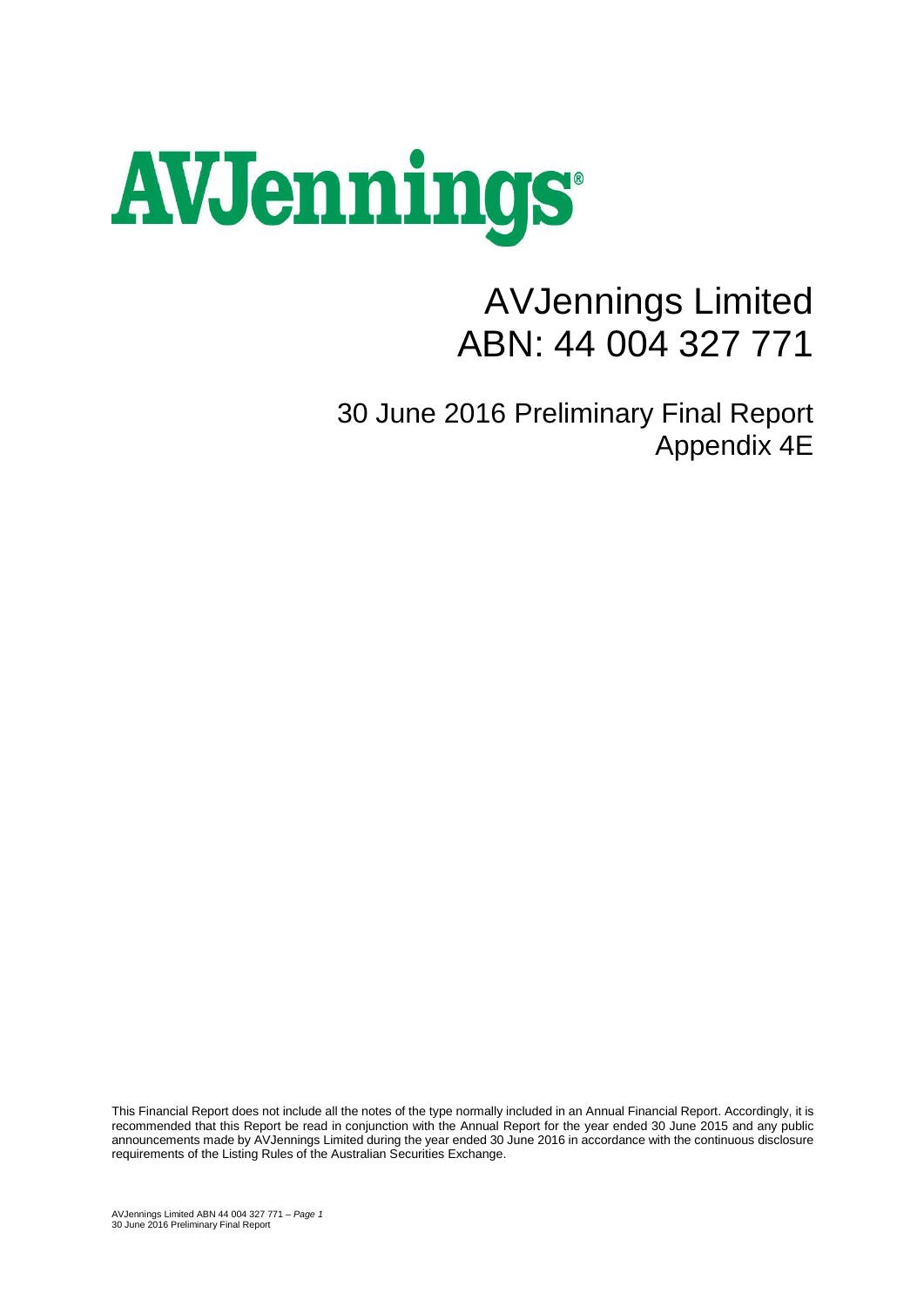# AVJennings

# **Contents**

|    | 3                        |
|----|--------------------------|
|    | $\overline{\mathcal{A}}$ |
|    | 8                        |
|    | 9                        |
|    | 10                       |
|    | 11                       |
|    | 12                       |
| 1  | 12                       |
| 2  | 12                       |
| 3  | 13                       |
| 4  | 14                       |
| 5  | 15                       |
| 6  | 16                       |
| 7  | 17                       |
| 8  | 17                       |
| 9  | 20                       |
| 10 | 20                       |
| 11 | 21                       |
| 12 | 21                       |
| 13 | 22                       |
| 14 | 22                       |
| 15 | 22                       |

Page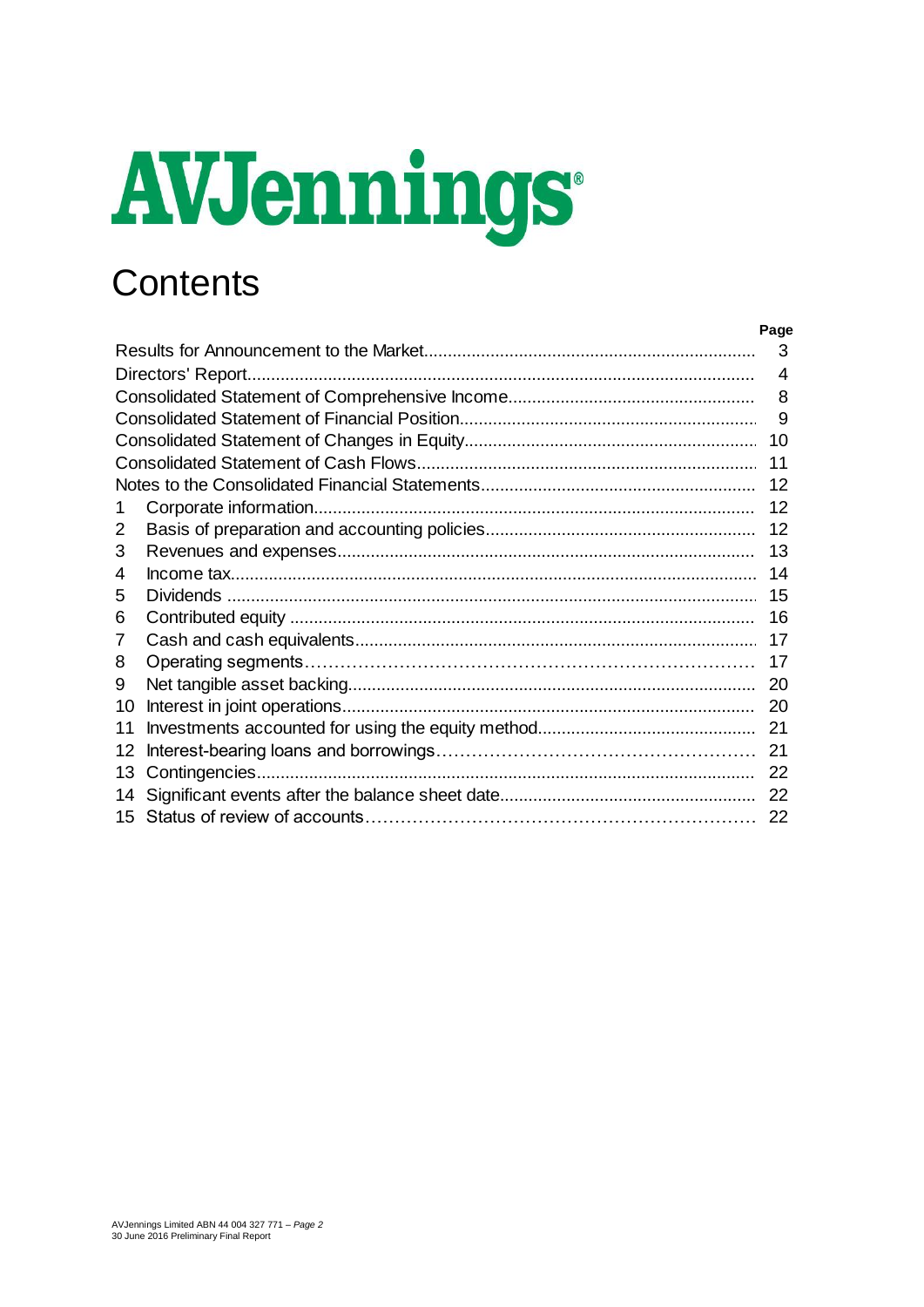

# **Results for Announcement to the Market**

**Appendix 4E for the year ended 30 June 2016**

|                                                                                                                                                                                  | 2016<br>\$'000                         | 2015<br>\$'000 | Increase<br>\$'000                        | %     |  |
|----------------------------------------------------------------------------------------------------------------------------------------------------------------------------------|----------------------------------------|----------------|-------------------------------------------|-------|--|
| Revenues                                                                                                                                                                         | 421,884                                | 317,903        | 103,981                                   | 32.7% |  |
| Profit after tax                                                                                                                                                                 | 40,912                                 | 34,385         | 6,527                                     | 19.0% |  |
| Net profit attributable<br>to members                                                                                                                                            | 40,912                                 | 34,385         | 6,527                                     | 19.0% |  |
| <b>Dividends</b>                                                                                                                                                                 | Cents per<br>security                  |                | Franked amount per<br>security at 30% tax |       |  |
| <b>Current</b> year<br>Interim dividend<br><b>Final dividend</b><br><b>Total dividend</b><br>Previous year<br>Interim dividend<br><b>Final dividend</b><br><b>Total dividend</b> | 1.5<br>3.5<br>5.0<br>1.0<br>3.0<br>4.0 |                | 1.5<br>3.5<br>5.0<br>1.0<br>3.0<br>4.0    |       |  |
| Record date for determining entitlements to dividend:<br>9 September 2016                                                                                                        |                                        |                |                                           |       |  |
| Payment date:<br>23 September 2016<br>The Company's Dividend Re-Investment Plan remains suspended.                                                                               |                                        |                |                                           |       |  |
| <b>Explanation of results</b><br>The Operating and Financial Review in the Directors' Report provides an explanation of the results.                                             |                                        |                |                                           |       |  |
|                                                                                                                                                                                  |                                        |                |                                           |       |  |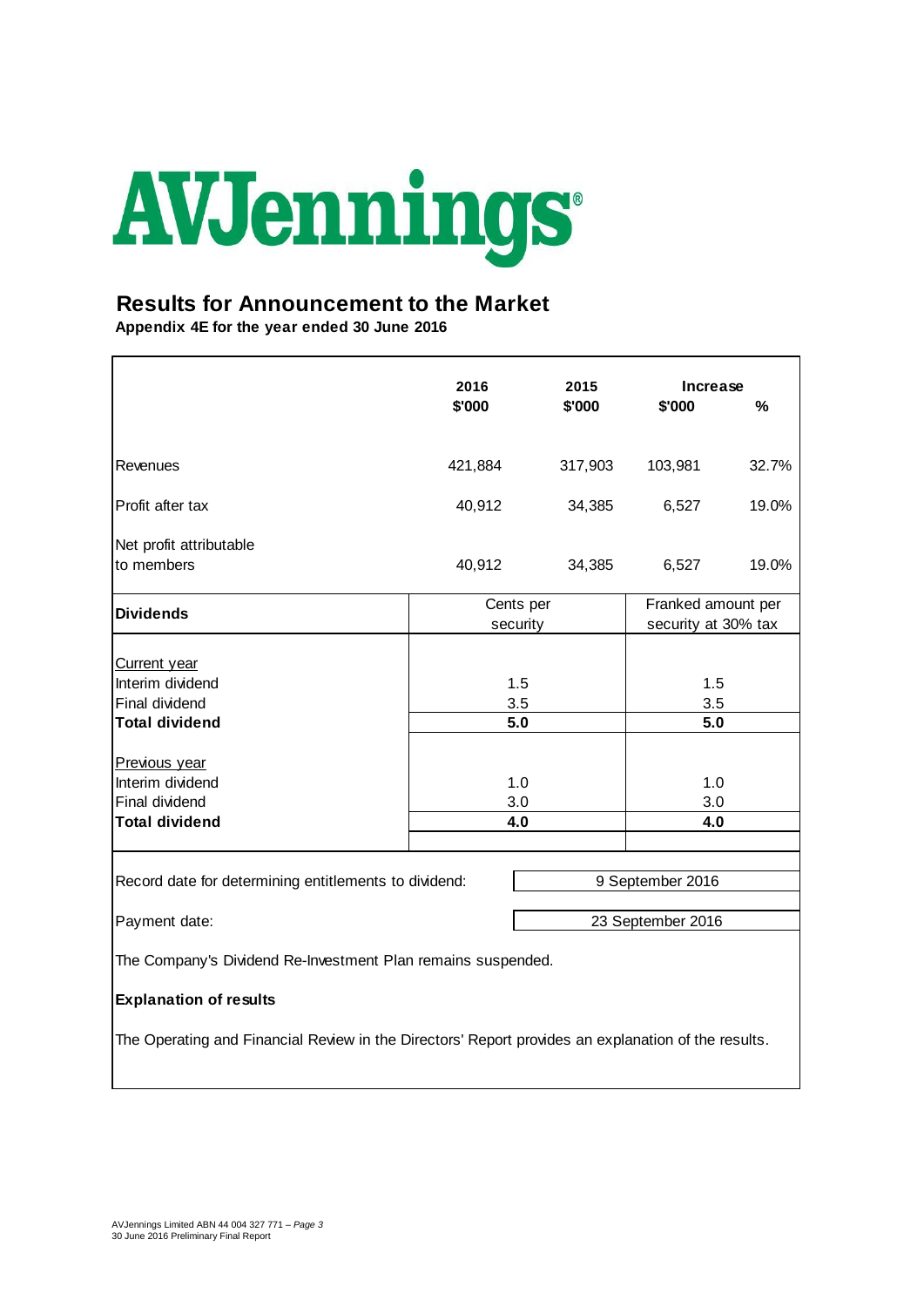For the year ended 30 June 2016

Your Directors present their Report on the Company and its controlled entities for the year ended 30 June 2016.

## **DIRECTORS**

The names of the Company's Directors in office during the year and until the date of this Report are as below. Directors were in office for the entire period unless otherwise stated.

S Cheong (Chairman) RJ Rowley (Deputy Chairman) PK Summers E Sam B Chin BG Hayman TP Lai D Tsang

### **OPERATING AND FINANCIAL REVIEW**

### Financial Results

The Company recorded profit before tax of \$58.8 million for the year ended 30 June 2016, up 22.0% on the previous year (30 June 2015: \$48.2 million) and profit after tax of \$40.9 million (30 June 2015: \$34.4 million).

Strong revenues in the second half of FY2016, substantial post balance date cash inflows from the collection of receivables and confidence in the outlook for FY2017 enabled the Directors to declare that a fully franked final dividend of 3.5 cents per share be paid in September 2016, taking total dividends declared for 2016 to 5.0 cents per share.

Contract signings of 1,832 lots were up on last year (1,737 lots) as too were settlements, which rose to 1,596 lots. Full year revenue increased 32.7% to \$421.9 million (30 June 2015: \$317.9 million) on the back of changes in product mix and project share, with the Company benefitting from announcements made in prior periods that it would acquire the interests of joint venture partners in the 'Argyle', Sydney and 'St Clair', Adelaide projects.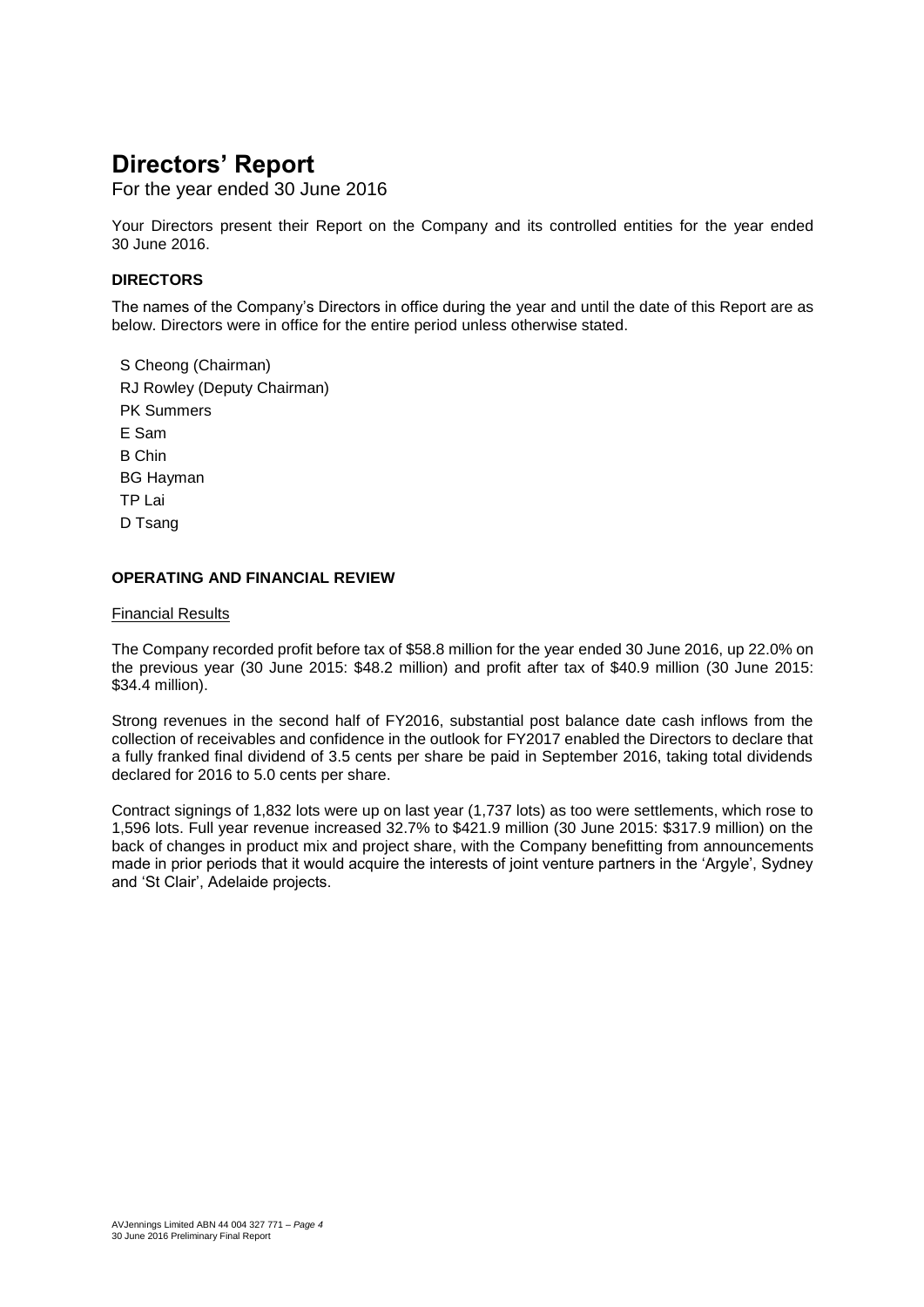For the year ended 30 June 2016

## **OPERATING AND FINANCIAL REVIEW (continued)**

### Business Overview

Continuing high levels of production, sales and settlements together with stable gross margins in most jurisdictions contributed to the pleasing full year result. New South Wales, Queensland and New Zealand all continued to benefit from the net positive effect of active project and product mix changes that enabled the Company to capitalise on the differing strengths of each market.

Particularly good contributions were made by certain projects including 'Arcadian Hills', 'The Ponds' and 'Argyle' in Sydney and 'Magnolia' on the Central Coast of New South Wales. 'Nottingham Square' in Brisbane, 'Big Sky' in Coomera and 'Creekwood' in Caloundra all performed well for Queensland. 'Hazelcroft' and 'Lyndarum' demonstrated the ongoing strength of demand in the north of Melbourne Victoria, while 'St Clair' in Adelaide South Australia and 'Catalina' in Hobsonville Auckland had appeal for customers in those markets.

Work in progress was up 11.2% year-on-year to 1,681 lots. The level of completed unsold stock remained insignificant at only 2.8% by value of total lots under control.

The Company actively replenished inventory during the year, which saw controlled land fall only nominally to 10,048 lots (30 June 2015: 10,198 lots) despite continuing strong sales. Acquisitions included:

- the remaining 50% of the Argyle Elderslie, New South Wales joint venture;
- two separate land parcels in Bridgeman Downs, Queensland (approximately 114 townhouse and land lots);
- a land parcel in Kenmore, Queensland (estimated 32 townhouse lots);
- a large land parcel at Spring Farm, New South Wales (up to 540 lots);
- a land parcel at Cobbitty, New South Wales (approximately 50 lots); and
- land parcels in Hobsonville Auckland (approximately 414 lots).

Gearing remained low with net debt/total assets of only 17.9% (30 June 2015: 13.6%) and the Company extended the termination date of its core \$250 million 'Club' banking facility by a further 12 months from 30 September 2017 to 30 September 2018.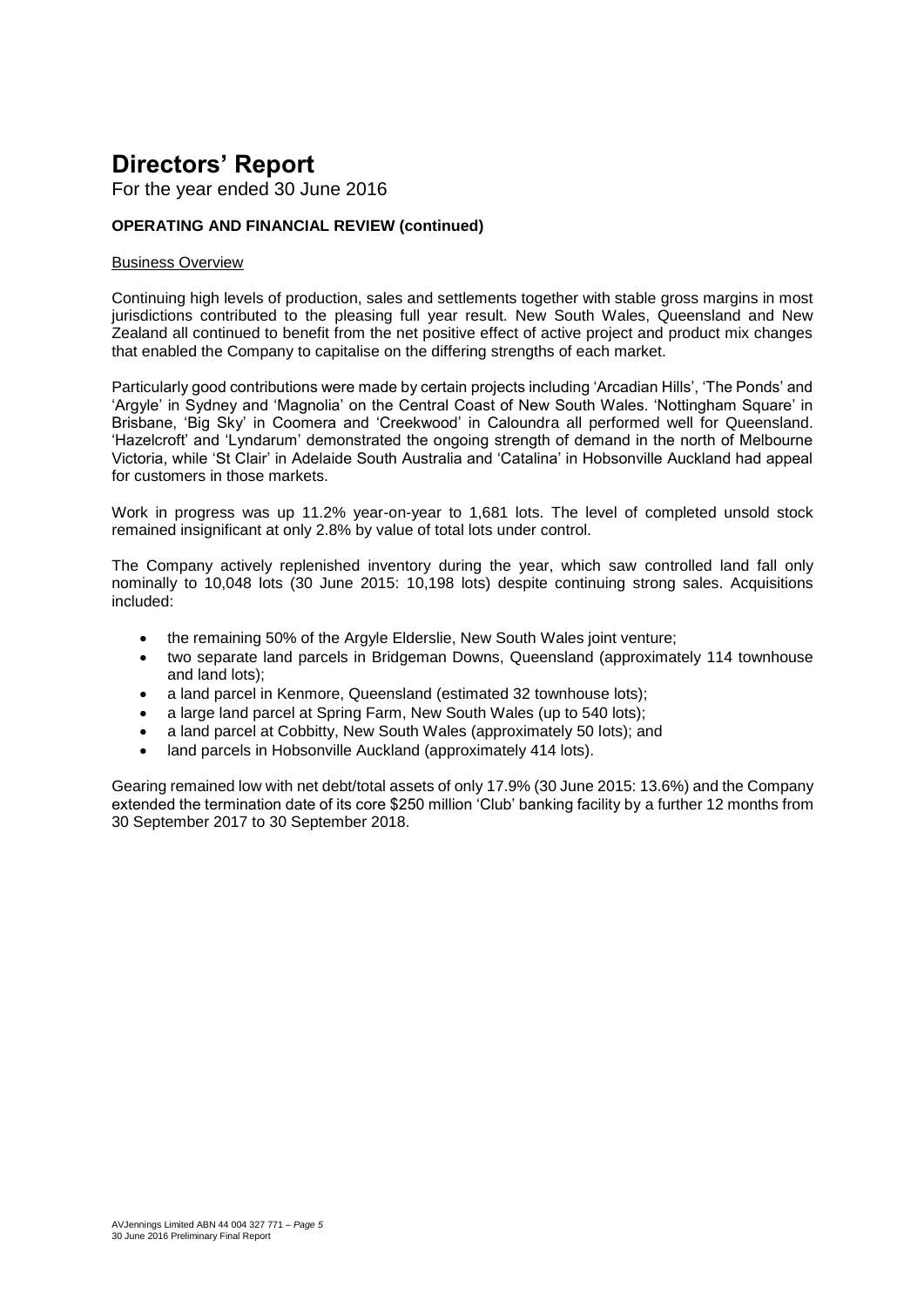For the year ended 30 June 2016

## **OPERATING AND FINANCIAL REVIEW (continued)**

### **Outlook**

The Company believes that the level of activity currently experienced in many of its markets is the product of strong fundamentals. While specific micro-markets such as some inner-city areas of Sydney and Melbourne continue to experience strong price growth, this is not true of most of the Company's estates, where price growth is moderated by competition. The Company is confident that demand for its products is sustainable given its clear strategy of delivering traditional housing solutions at affordable prices in well-planned communities rather than participating in more volatile segments.

Sydney remains very active with strong demand driven by inadequate land supply and building delivery constraints, although the rate of sale of developed land lots is showing early signs of moderating as price points test the limits of affordability.

Auckland is a strong market and the high quality, master-planned Hobsonville project continues to experience significant demand with good sales and margins being generated, leading the Company to explore additional opportunities in Auckland.

Land sale rates and prices seem to be stabilising at more sustainable levels in Brisbane, Caloundra and Coomera in Queensland, while the Adelaide South Australia residential market remains subdued but positive signs are emerging. The Company maintains its relatively small investment in four residential projects in Perth.

The Melbourne residential land market remains buoyant with the Company all but selling out its Lyndarum estate. Future results will be enhanced by development of the new flagship 'Waterline Place' project located in the inner bayside suburb of Williamstown and the 'Lyndarum North' development undertaken in joint venture with AustralianSuper. Following the completion of substantial civil works, construction of the first stages of Waterline has commenced with work beginning on the 'Ellery' townhouses and 'Rosny' apartment building and settlements expected in late FY2017. Development of the first stage of Lyndarum North is scheduled to commence prior to Christmas following imminent completion of the local precinct structure plan and related regulatory processes.

Despite the disruption of a protracted federal election campaign and some ongoing policy uncertainties, the outlook for key residential property industry demand drivers remains positive, particularly in the context of traditional housing. Low interest rates and inflation, positive population growth and continuing shortages of detached and semi-detached houses and low rise apartments in Sydney, Melbourne and Auckland should all help underpin demand from the owner-occupiers and local investors targeted by AVJennings. While activity patterns and growth rates in some markets are changing, the usual bias of results towards the second half of the financial year will remain and contract signings in FY2017 are expected to be at a similar level to that achieved in 2016.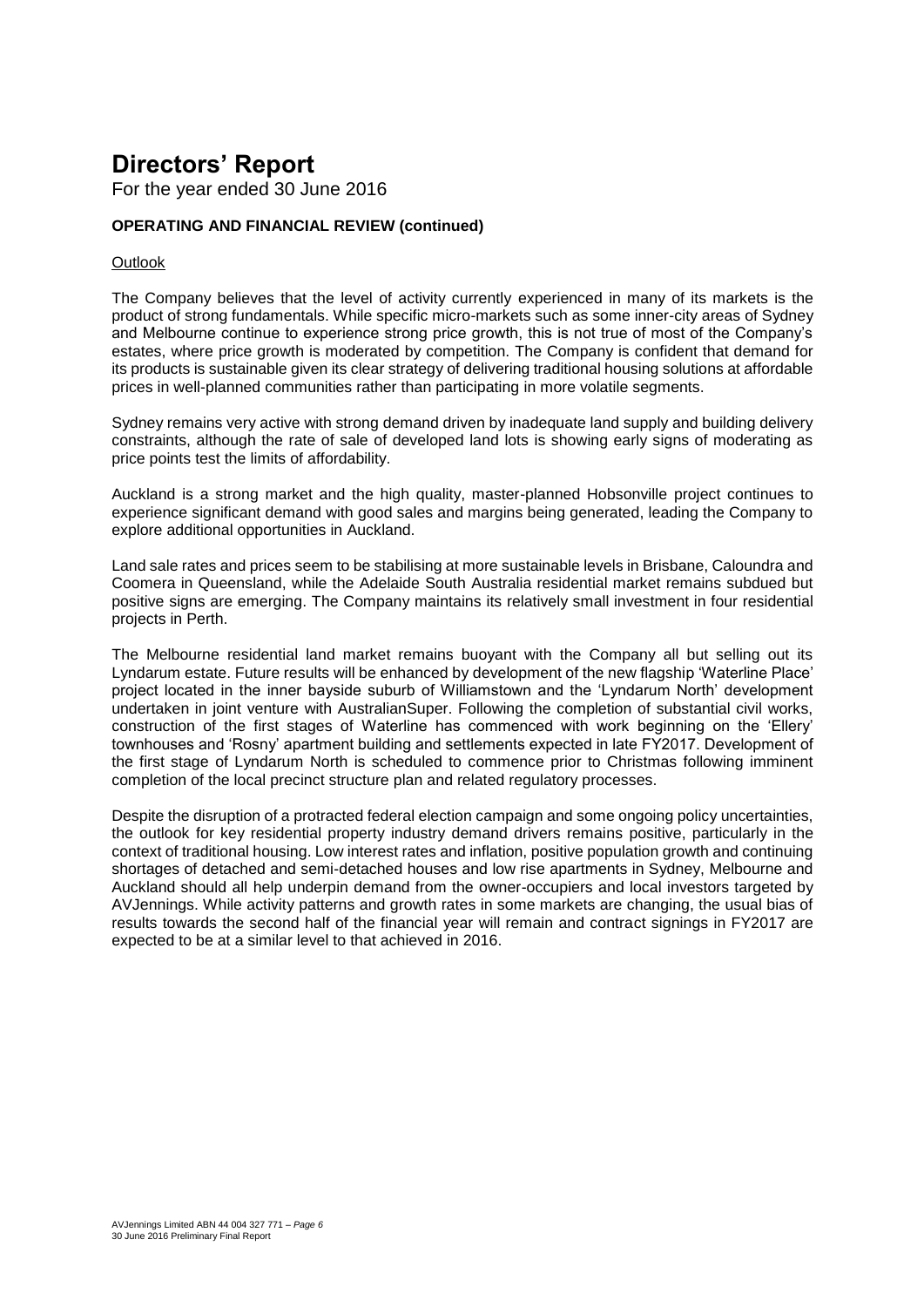For the year ended 30 June 2016

### **DIVIDENDS**

A final dividend of 3.0 cents per share for the year ended 30 June 2015 was paid on 23 September 2015 and a fully franked interim dividend of 1.5 cents per share was paid on 15 April 2016 (2015: 1.0 cent). Subsequent to the end of the financial year, the Directors have recommended a fully franked final dividend of 3.5 cents per share to be paid on 23 September 2016. The Dividend Reinvestment Plan remains suspended.

### **SIGNIFICANT EVENTS AFTER THE BALANCE SHEET DATE**

Subsequent to 30 June 2016, the Group has extended its Club Borrowing Facility expiry date from 30 September 2017 to 30 September 2018.

No other matter or circumstance has arisen since 30 June 2016 that has significantly affected, or may significantly affect:

- a) the Group's operations in future financial years; or
- b) the results of those operations in future financial years; or
- c) the Group's state of affairs in future financial years.

### **ROUNDING**

ASIC Corporations (Rounding in Financial/Directors' Reports) Instrument 2016/191 is applicable to the Group and in accordance with that Instrument, amounts in the Financial Report and the Directors' Report are rounded to the nearest thousand dollars, unless otherwise stated.

The Report is made in accordance with a resolution of the Directors.

Peter Summers *Director* 18 August 2016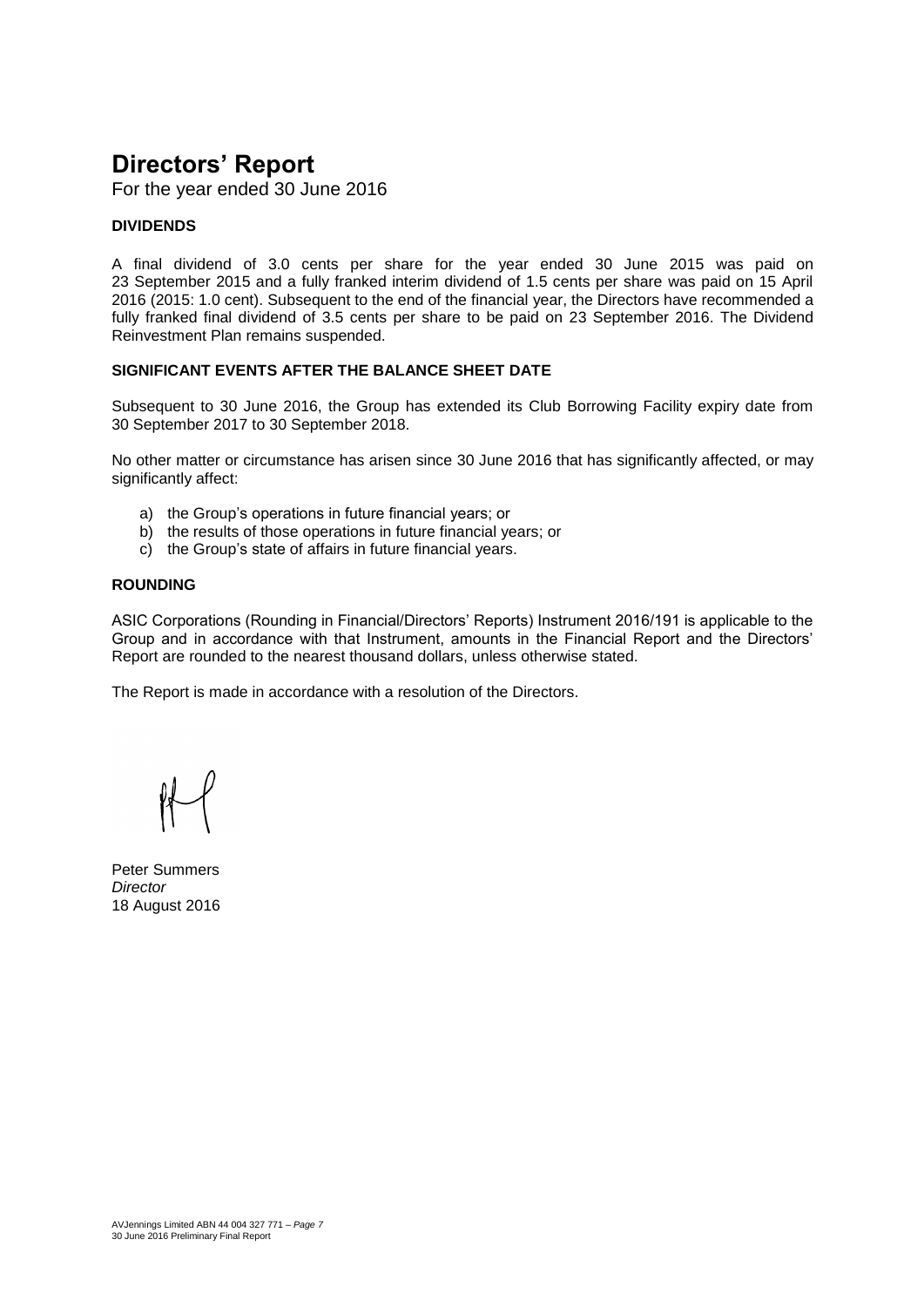# **Consolidated Statement of Comprehensive Income**

For the year ended 30 June 2016

|                                                           |             | 2016     | 2015      |
|-----------------------------------------------------------|-------------|----------|-----------|
|                                                           | <b>Note</b> | \$'000   | \$'000    |
| Revenues                                                  | 3           | 421,884  | 317,903   |
| Cost of sales                                             |             | 315,731) | (232,641) |
| Gross profit                                              |             | 106,153  | 85,262    |
| Share of (losses)/profits of associates and joint venture |             |          |           |
| entities accounted for using the equity method            | 11          | (583)    | 1,569     |
| Change in inventory loss provisions                       | 3           | 3,665    | 3,720     |
| Other operational expenses                                |             | (5, 479) | (4,953)   |
| Selling and marketing expenses                            |             | (11,002) | (7,126)   |
| Employee expenses                                         |             | (24,797) | (20, 402) |
| Depreciation expense                                      |             | (275)    | (300)     |
| Finance costs                                             | 3           | (526)    | (863)     |
| Management and administration expenses                    |             | (8,373)  | (8,736)   |
| Profit before income tax                                  |             | 58,783   | 48,171    |
| Income tax                                                | 4           | 17,871   | (13,786)  |
|                                                           |             |          |           |
| Profit after income tax                                   |             | 40,912   | 34,385    |
| Other comprehensive income                                |             |          |           |
| Foreign currency translation                              |             | 2,042    | (1,397)   |
| Other comprehensive income/(loss) for the year            |             | 2,042    | ( 1,397 ) |
| Total comprehensive income for the year                   |             | 42,954   | 32,988    |
|                                                           |             |          |           |
| Earnings per share (cents per share):                     |             |          |           |
| Basic earnings per share                                  |             | 10.71    | 9.03      |
| Diluted earnings per share                                |             | 10.71    | 9.03      |
|                                                           |             |          |           |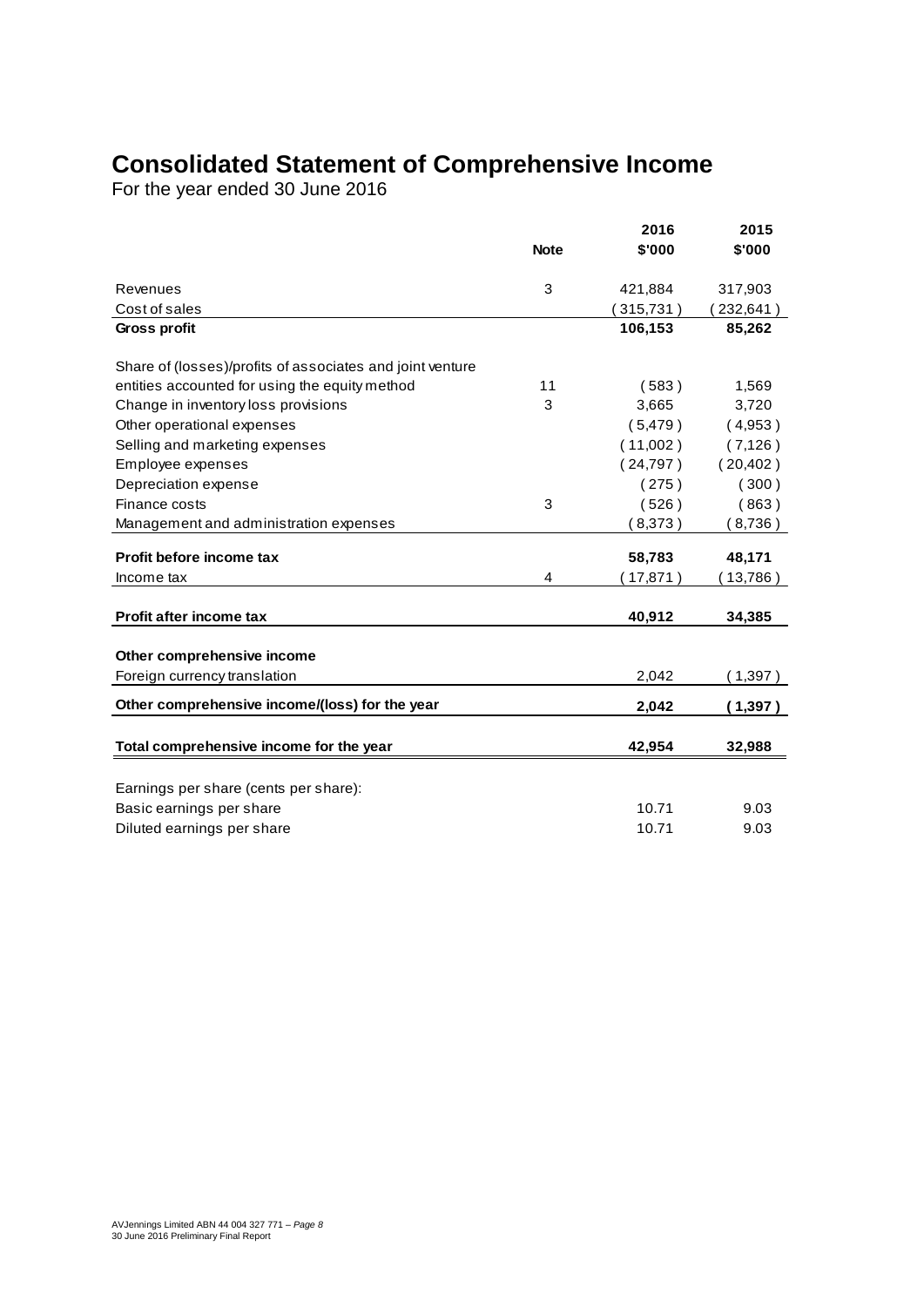# **Consolidated Statement of Financial Position**

As at 30 June 2016

|                                       |                | 2016    | 2015    |
|---------------------------------------|----------------|---------|---------|
|                                       | <b>Note</b>    | \$'000  | \$'000  |
| <b>CURRENT ASSETS</b>                 |                |         |         |
| Cash and cash equivalents             | $\overline{7}$ | 43,086  | 37,812  |
| Trade and other receivables           |                | 106,060 | 69,364  |
| Inventories                           |                | 209,939 | 204,942 |
| Tax receivable                        |                |         | 143     |
| Other assets                          |                | 2,140   | 2,060   |
| <b>Total current assets</b>           |                | 361,225 | 314,321 |
|                                       |                |         |         |
| <b>NON-CURRENT ASSETS</b>             |                |         |         |
| Trade and other receivables           |                | 21,694  | 12,818  |
| Inventories                           |                | 343,098 | 312,007 |
| Equity accounted investments          |                | 8,684   | 10,667  |
| Available-for-sale financial assets   |                | 2,880   | 2,880   |
| Plant and equipment                   |                | 985     | 605     |
| Intangible assets                     |                | 2,816   | 2,816   |
| <b>Total non-current assets</b>       |                | 380,157 | 341,793 |
|                                       |                |         |         |
| <b>Total assets</b>                   |                | 741,382 | 656,114 |
|                                       |                |         |         |
| <b>CURRENT LIABILITIES</b>            |                |         |         |
| Trade and other payables              |                | 120,611 | 117,461 |
| Interest-bearing loans and borrowings |                | 10,057  | 3,008   |
| Tax payable                           |                | 10,494  |         |
| Provisions                            |                | 6,261   | 5,510   |
| <b>Total current liabilities</b>      |                | 147,423 | 125,979 |
|                                       |                |         |         |
| <b>NON-CURRENT LIABILITIES</b>        |                |         |         |
| Trade and other payables              |                | 40,355  | 51,556  |
| Interest-bearing loans and borrowings |                | 165,466 | 123,716 |
| Deferred tax liabilities              |                | 23,437  | 16,775  |
| Provisions                            |                | 794     | 742     |
| <b>Total non-current liabilities</b>  |                | 230,052 | 192,789 |
|                                       |                |         |         |
| <b>Total liabilities</b>              |                | 377,475 | 318,768 |
|                                       |                |         |         |
| <b>Net assets</b>                     |                | 363,907 | 337,346 |
|                                       |                |         |         |
| <b>EQUITY</b>                         |                |         |         |
| Contributed equity                    | 6              | 160,436 | 160,436 |
| Reserves                              |                | 6,022   | 3,074   |
| Retained earnings                     |                | 197,449 | 173,836 |
|                                       |                |         |         |
| <b>Total equity</b>                   |                | 363,907 | 337,346 |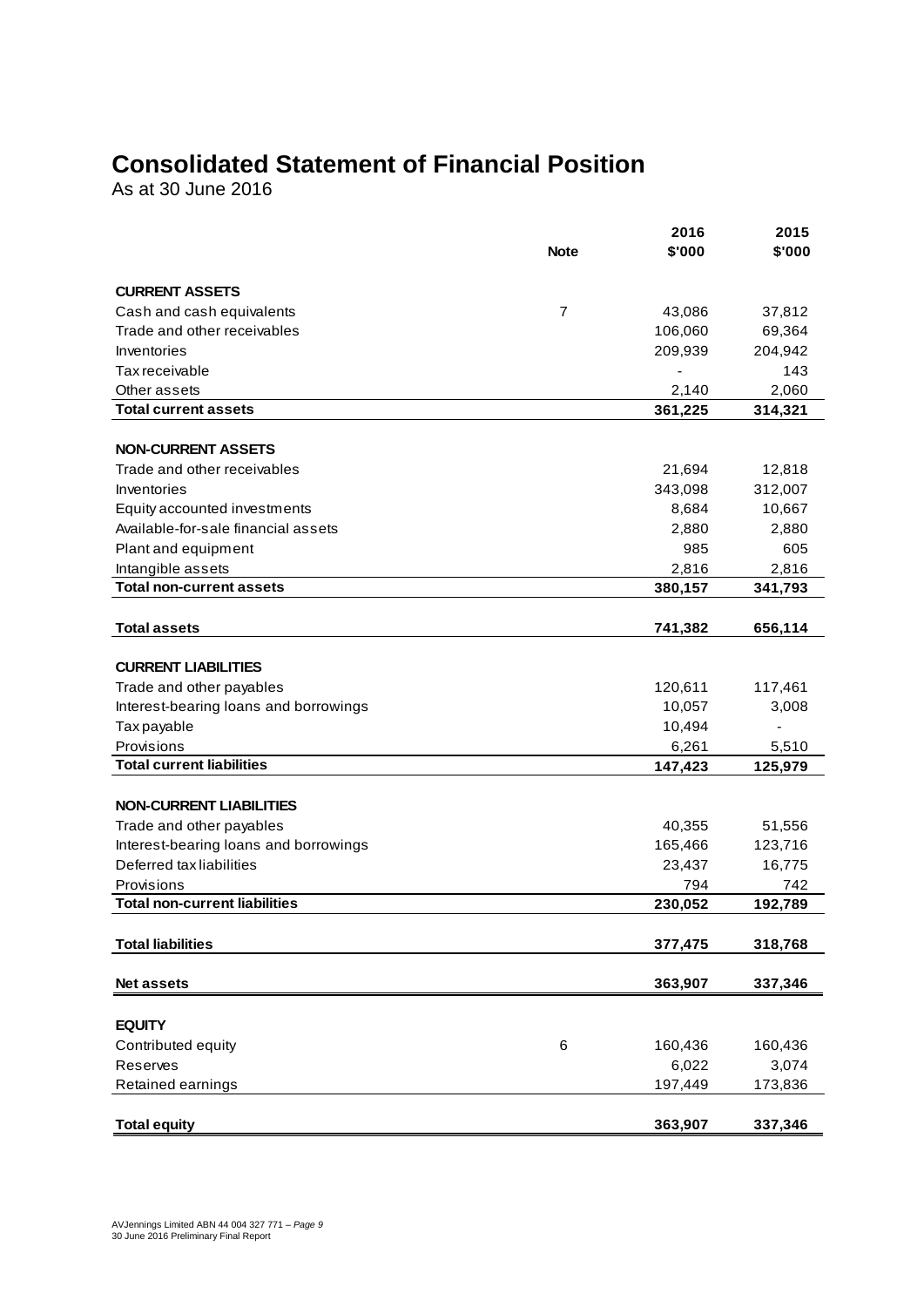# **Consolidated Statement of Changes in Equity**

For the year ended 30 June 2016

|                                             |             |                    | <b>Attributable to Equity</b> |                |                 |                     |
|---------------------------------------------|-------------|--------------------|-------------------------------|----------------|-----------------|---------------------|
|                                             |             |                    | <b>Holders of the Parent</b>  |                |                 | <b>Total Equity</b> |
|                                             |             |                    | Foreign                       | Share-         |                 |                     |
|                                             |             |                    | <b>Currency</b>               | based          |                 |                     |
|                                             |             | <b>Contributed</b> | <b>Translation</b>            | Payment        | <b>Retained</b> |                     |
|                                             |             | <b>Equity</b>      | <b>Reserve</b>                | <b>Reserve</b> | earnings        |                     |
|                                             | <b>Note</b> | \$'000             | \$'000                        | \$'000         | \$'000          | \$'000              |
| At 1 July 2014                              |             | 160,436            | 3,188                         | 1,173          | 150,983         | 315,780             |
| Profit for the year                         |             |                    |                               |                | 34,385          | 34,385              |
| Other comprehensive loss for                |             |                    |                               |                |                 |                     |
| the year                                    |             |                    | (1,397)                       |                |                 |                     |
| Total comprehensive income                  |             |                    |                               |                |                 | (1, 397)            |
|                                             |             |                    |                               |                |                 |                     |
| for the year<br>Transactions with owners in |             |                    | (1,397)                       |                | 34,385          | 32,988              |
|                                             |             |                    |                               |                |                 |                     |
| their capacity as owners                    |             |                    |                               |                |                 |                     |
| - Share-based payment expense               |             |                    |                               |                |                 |                     |
| reversed (forfeited shares)                 |             |                    |                               | (326)          |                 | (326)               |
| - Share-based payment expense               |             |                    |                               | 436            |                 | 436                 |
| - Dividends paid                            | 5           |                    |                               | $\blacksquare$ | (11,532)        | (11,532)            |
|                                             |             | $\overline{a}$     | (1, 397)                      | 110            | 22,853          | 21,566              |
| At 30 June 2015                             |             | 160,436            | 1,791                         | 1,283          | 173,836         | 337,346             |
|                                             |             |                    |                               |                |                 |                     |
| At 1 July 2015                              |             | 160,436            | 1,791                         | 1,283          | 173,836         | 337,346             |
|                                             |             |                    |                               |                |                 |                     |
| Profit for the year                         |             |                    |                               |                | 40,912          | 40,912              |
| Other comprehensive income                  |             |                    |                               |                |                 |                     |
| for the year<br>Total comprehensive income  |             |                    | 2,042                         |                |                 | 2,042               |
|                                             |             |                    |                               |                |                 |                     |
| for the year<br>Transactions with owners in |             |                    | 2,042                         |                | 40,912          | 42,954              |
| their capacity as owners                    |             |                    |                               |                |                 |                     |
|                                             |             |                    |                               |                |                 |                     |
| - Share-based payment expense               |             |                    |                               |                |                 |                     |
| reversed (forfeited shares)                 |             |                    |                               | (19)           |                 | (19)                |
| - Share-based payment expense               |             |                    |                               | 925            |                 | 925                 |
| - Dividends paid                            | 5           |                    |                               | $\blacksquare$ | (17, 299)       | (17, 299)           |
|                                             |             |                    | 2,042                         | 906            | 23,613          | 26,561              |

**At 30 June 2016 160,436 3,833 2,189 197,449 363,907**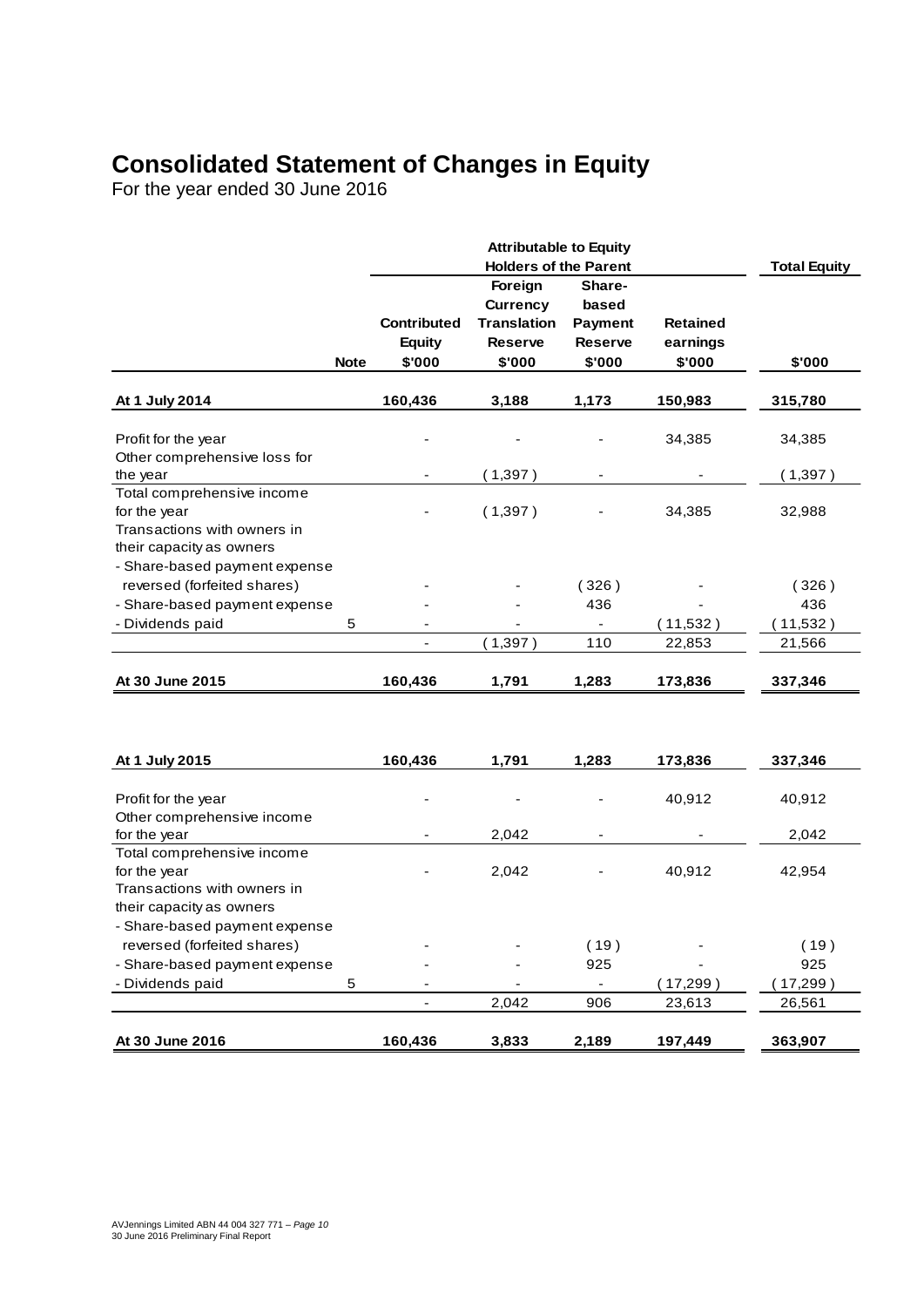# **Consolidated Statement of Cash Flows**

For the year ended 30 June 2016

|                                                                   |                | 2016       | 2015       |
|-------------------------------------------------------------------|----------------|------------|------------|
|                                                                   | <b>Note</b>    | \$'000     | \$'000     |
| <b>CASH FLOWS FROM OPERATING ACTIVITIES</b>                       |                |            |            |
| Receipts from customers                                           |                | 417,922    | 317,278    |
| Payments to suppliers and employees                               |                | (432, 880) | (320, 115) |
| Finance costs including interest paid                             |                | (12, 566)  | (10, 396)  |
| Income tax paid                                                   |                | (786)      | (1, 127)   |
| Net cash used in operating activities                             |                | (28, 310)  | (14, 360)  |
|                                                                   |                |            |            |
| <b>CASH FLOWS FROM INVESTING ACTIVITIES</b>                       |                |            |            |
| Proceeds from sale of plant and equipment                         |                | 2          | 6          |
| Payments for plant and equipment                                  |                | (735)      | (273)      |
| Interest received                                                 |                | 526        | 863        |
| Distributions received from associates and joint venture entities |                |            | 18,750     |
| Dividends received from joint venture entity                      |                | 1,400      | 5,350      |
| Payment for available-for-sale financial asset                    |                |            | (1,380)    |
| Investments in associates and joint venture entities              |                |            | (6,090)    |
|                                                                   |                |            |            |
| Net cash from investing activities                                |                | 1,193      | 17,226     |
| <b>CASH FLOWS FROM FINANCING ACTIVITIES</b>                       |                |            |            |
| Proceeds from borrowings                                          |                | 454,482    | 240,177    |
| Repayment of borrowings                                           |                | (405, 683) | (199, 036) |
| Dividends paid                                                    | 5              | (17, 299)  | (11, 532)  |
|                                                                   |                |            |            |
| Net cash from financing activities                                |                | 31,500     | 29,609     |
| <b>NET INCREASE IN CASH AND CASH EQUIVALENTS</b>                  |                | 4,383      | 32,475     |
| Cash and cash equivalents at beginning of year                    |                | 37,812     | 4,796      |
| Effects of exchange rate changes on cash and cash equivalents     |                | 891        | 541        |
| <b>CASH AND CASH EQUIVALENTS AT END OF YEAR</b>                   | $\overline{7}$ | 43,086     | 37,812     |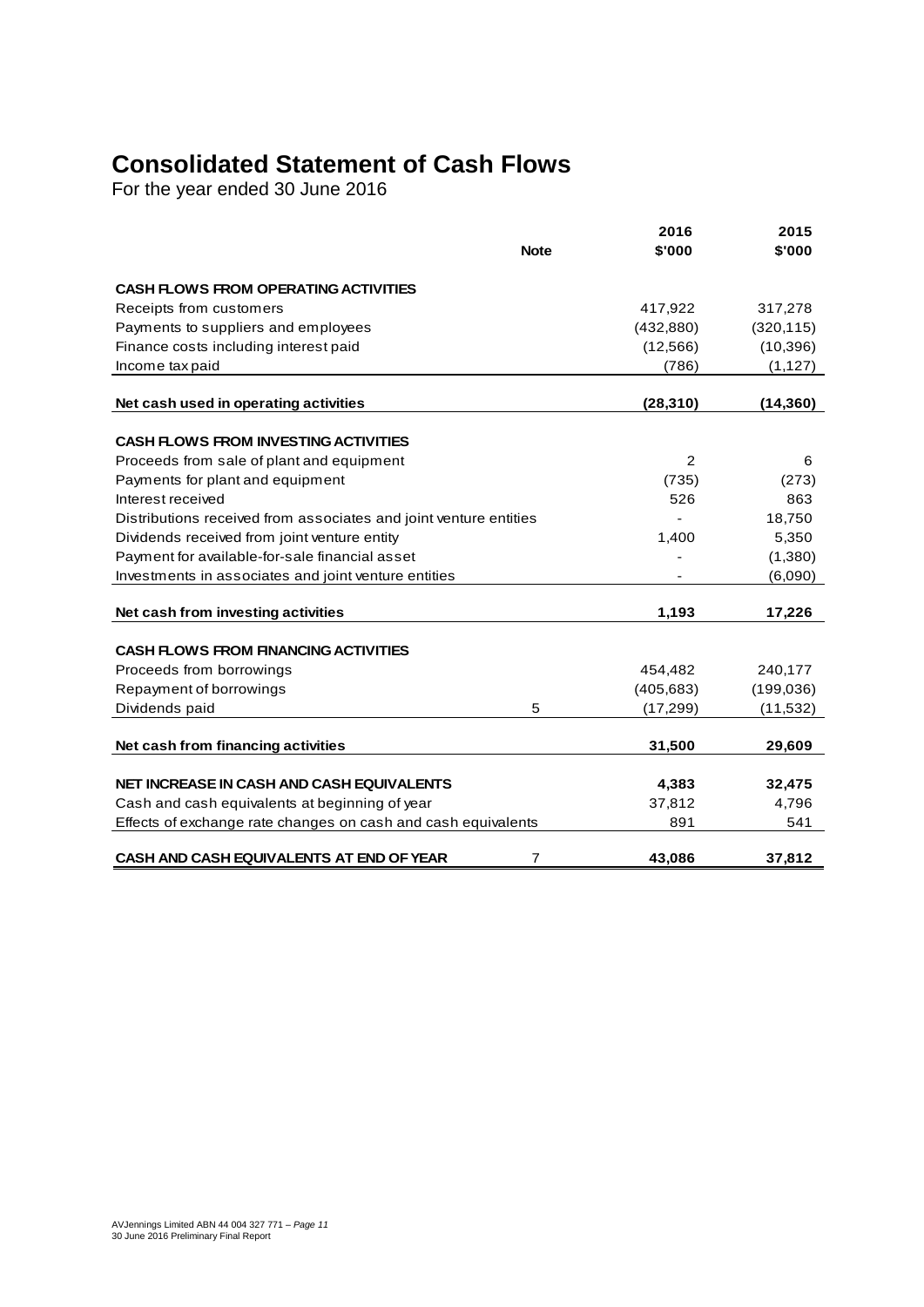For the year ended 30 June 2016

# **1. CORPORATE INFORMATION**

The Consolidated Report of AVJennings Limited for the year ended 30 June 2016 was authorised for issue in accordance with a resolution of the Directors on 18 August 2016. The Company is a for profit company limited by shares domiciled and incorporated in Australia whose shares are publicly traded on the Australian Securities Exchange and the Singapore Exchange through SGX Globalquote.

# **2. BASIS OF PREPARATION AND ACCOUNTING POLICIES**

This Report is a general purpose financial report which has been prepared in accordance with Australian Accounting Standards and the requirements of the *Corporations Act 2001*.

It is recommended that this Report be read in conjunction with the Annual Report for the year ended 30 June 2015 and considered together with any public announcements made by AVJennings Limited during the year ended 30 June 2016 in accordance with the continuous disclosure obligations of the ASX listing rules.

This Report is presented in Australian Dollars and all values are rounded to the nearest thousand dollars (\$'000) unless otherwise stated. The accounting policies adopted are consistent with those of the previous financial year.

None of the new Standards and amendments to Standards that are mandatory for the first time for the financial year beginning 1 July 2015 affected any of the amounts recognised in the current year or any prior year and are not likely to affect future periods.

Australian Accounting Standards and Interpretations that have recently been issued or amended but are not yet effective have not been adopted for the year ended 30 June 2016.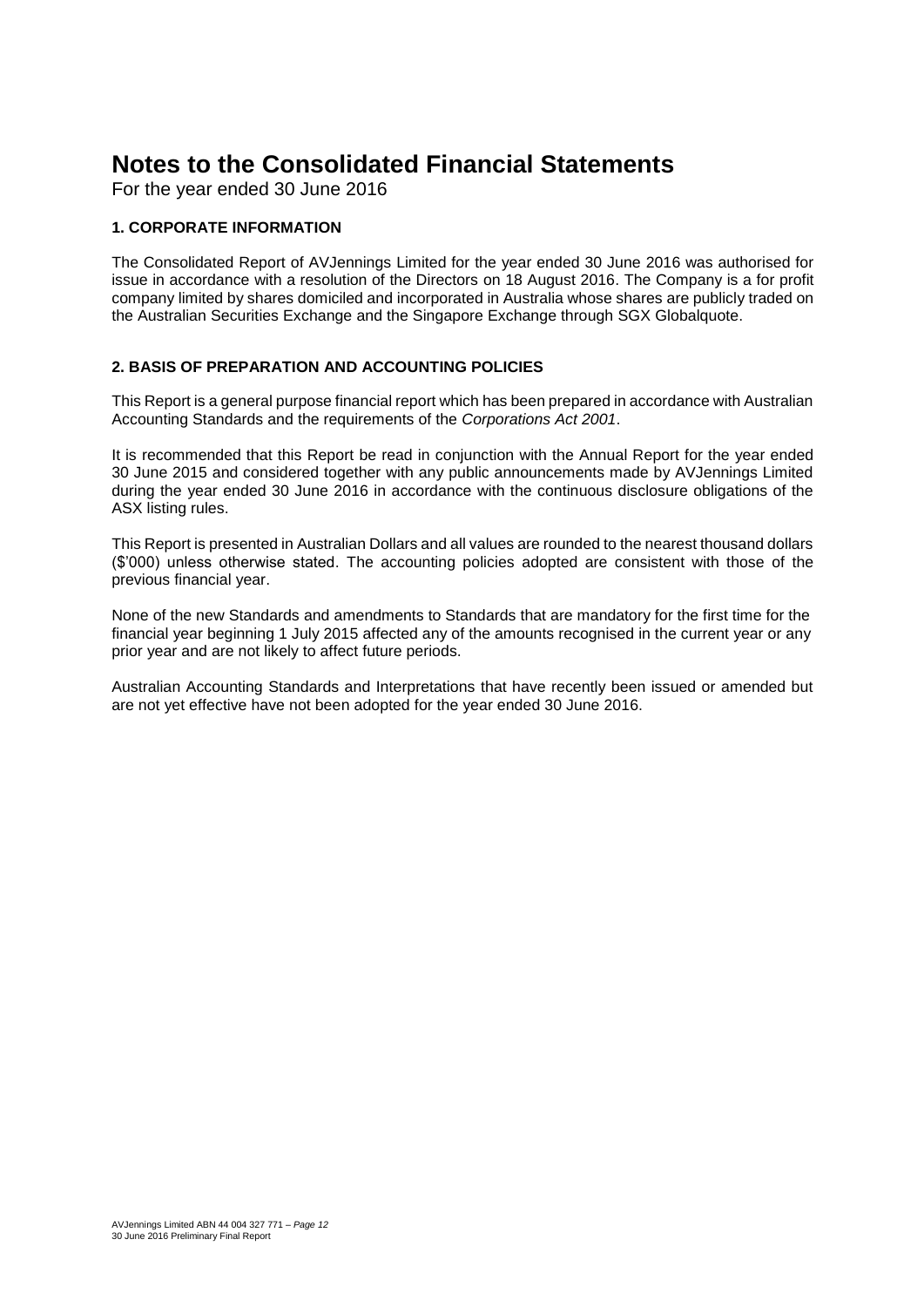For the year ended 30 June 2016

# **3. REVENUES AND EXPENSES**

Profit from ordinary activities before income tax includes the following revenues and expenses:

|                                                          | 2016<br>\$'000 | 2015<br>\$'000 |
|----------------------------------------------------------|----------------|----------------|
| <b>Revenues</b>                                          |                |                |
| Sales of land and built form                             | 420,203        | 307,888        |
| Interest received                                        | 526            | 863            |
| Management fees received/receivable                      | 785            | 6,613          |
| Other                                                    | 370            | 2,539          |
| <b>Total revenues</b>                                    | 421,884        | 317,903        |
|                                                          |                |                |
| Cost of sales include:                                   |                |                |
| Amortisation of finance costs capitalised to inventories | 15,454         | 10,172         |
|                                                          |                |                |
| <b>Finance costs</b>                                     |                |                |
| Bank loans and overdrafts                                | 12,566         | 10,396         |
| Less: Amount capitalised to inventories                  | 12,040)        | (9,533)        |
| <b>Finance costs expensed</b>                            | 526            | 863            |
|                                                          |                |                |
| <b>Impairment of assets</b>                              |                |                |
| Decrease in inventory loss provisions                    | (3,665)        | (3,720)        |
|                                                          |                |                |
| <b>Total impairment reversed</b>                         | 3,665)         | (3,720)        |

For the year ended 30 June 2016, the movement in the provision resulted from a realignment of future assumptions with current market conditions predominantly driven by projects in New South Wales and Queensland.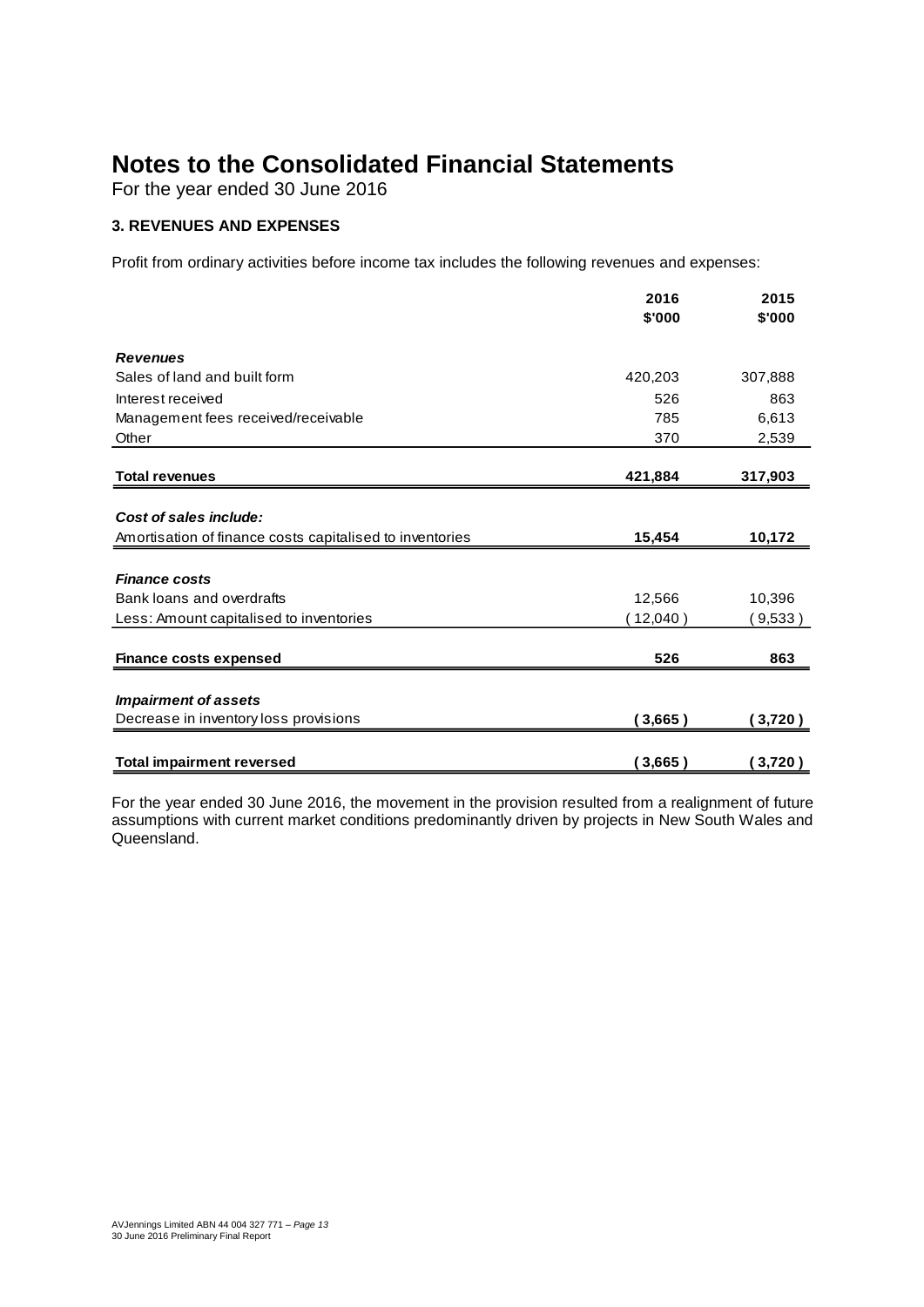For the year ended 30 June 2016

# **4. INCOME TAX**

|                                          | 2016<br>\$'000 | 2015<br>\$'000 |
|------------------------------------------|----------------|----------------|
|                                          |                |                |
| The major components of income tax are:  |                |                |
| Current income tax                       |                |                |
| Current income tax charge                | 11.442         | 915            |
| Adjustment for prior year                | 10             | 41             |
| Deferred income tax                      |                |                |
| Current year temporary differences       | 6,425          | 12.871         |
| Adjustment for prior year                | $6^{\circ}$    | (41)           |
| Income tax reported in the Consolidated  |                |                |
| <b>Statement of Comprehensive Income</b> | 17.871         | 13,786         |

Numerical reconciliation between aggregate tax recognised in the *Consolidated Statement of Comprehensive Income* and tax calculated per the statutory income tax rate:

|                                                                                                      | 2016<br>\$'000 | 2015<br>\$'000 |
|------------------------------------------------------------------------------------------------------|----------------|----------------|
| Accounting profit before income tax                                                                  | 58,783         | 48,171         |
| Tax at Australian income tax rate of 30% (2015 - 30%)                                                | 17,635         | 14,451         |
| Adjustment for prior year<br>Non-assessable equity accounted share of Joint Venture losses/(profits) | 4<br>175       | 471)           |
| Other non-deductible items and variations                                                            | 57             | 194)           |
| Aggregate income tax                                                                                 | 17,871         | 13,786         |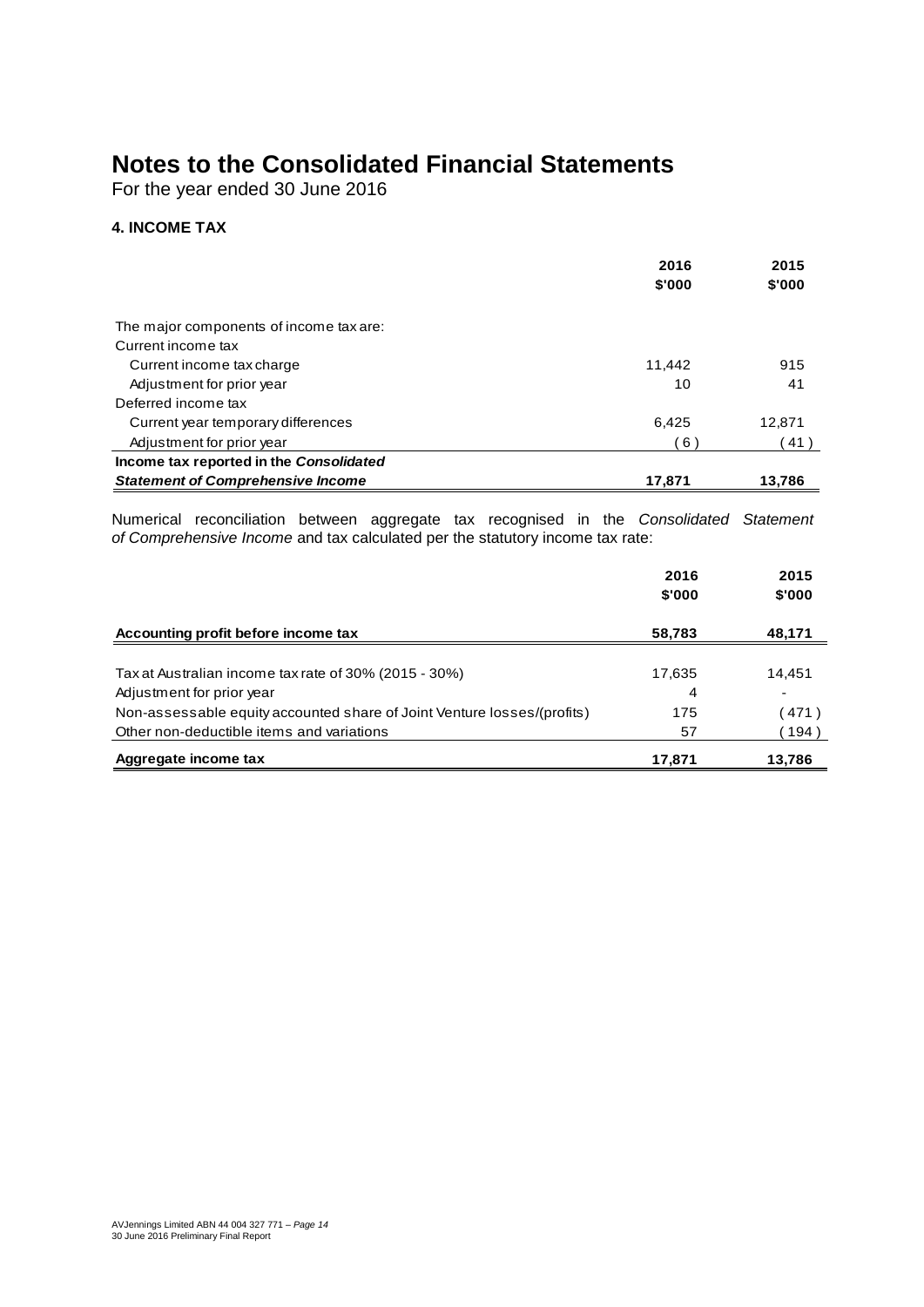For the year ended 30 June 2016

# **5. DIVIDENDS**

|                                                                                                | 2016<br>\$'000 | 2015<br>\$'000 |
|------------------------------------------------------------------------------------------------|----------------|----------------|
|                                                                                                |                |                |
| Dividends paid and recognised                                                                  |                |                |
| 2014 final dividend of 2.0 cents per share,<br>paid 18 September 2014. Fully franked @ 30% tax |                | 7,688          |
| 2015 interim dividend of 1.0 cent per share,<br>paid 8 April 2015. Fully franked @ 30% tax     |                | 3,844          |
| 2015 final dividend of 3.0 cents per share,                                                    |                |                |
| paid 23 September 2015. Fully franked @ 30% tax                                                | 11,532         |                |
| 2016 interim dividend of 1.5 cents per share,                                                  |                |                |
| paid 15 April 2016. Fully franked @ 30% tax                                                    | 5,767          |                |
| <b>Total dividends paid</b>                                                                    | 17,299         | 11,532         |
| <b>Dividends proposed</b>                                                                      |                |                |
| 2015 final dividend of 3.0 cents per share,                                                    |                |                |
| paid 23 September 2015. Fully franked @ 30% tax                                                |                | 11,532         |
| 2016 final dividend of 3.5 cents per share,                                                    |                |                |
| to be paid 23 September 2016. Fully franked @ 30% tax                                          | 13,455         |                |
| <b>Total dividends proposed</b>                                                                | 13,455         | 11,532         |

The Company's Dividend Reinvestment Plan remains suspended.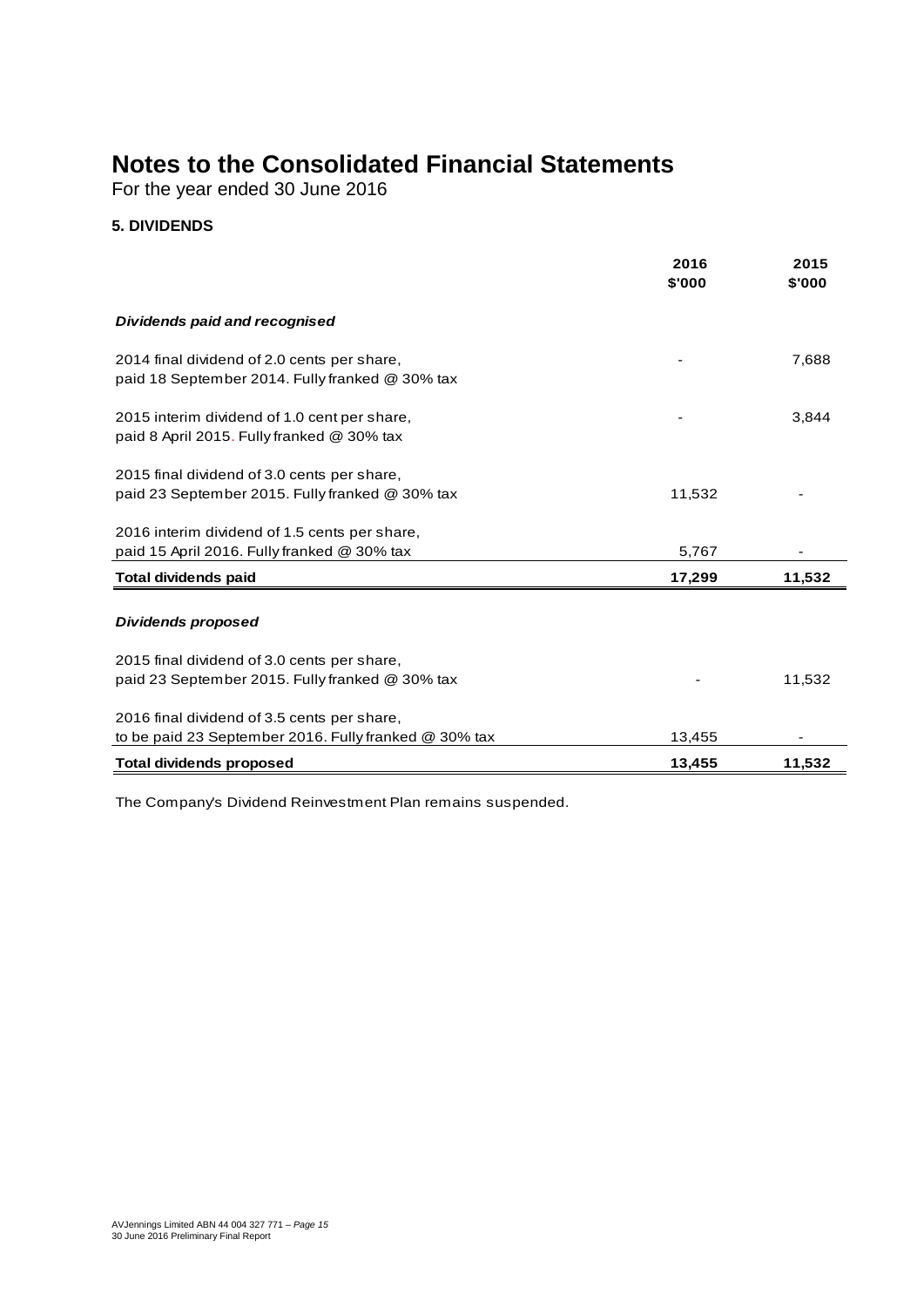For the year ended 30 June 2016

# **6. CONTRIBUTED EQUITY**

|                 | 2016<br><b>Number</b> | 2015<br><b>Number</b> | 2016<br>\$'000 | 2015<br>\$'000 |
|-----------------|-----------------------|-----------------------|----------------|----------------|
| Ordinary shares | 384,423,851           | 384,423,851           | 162.793        | 162,793        |
| Treasury shares | (2,338,154)           | (3,502,401)           | 2,357          | 2,357          |
| Share capital   | 382,085,697           | 380,921,450           | 160.436        | 160,436        |

Fully paid ordinary shares carry one vote per share and carry the right to dividends. There are currently no unexercised or outstanding options. No options were exercised during the year.

| (a) Movement in ordinary share capital | <b>Number</b> | <b>Number</b> | \$'000  | \$'000  |
|----------------------------------------|---------------|---------------|---------|---------|
| As at the beginning of the year        | 384,423,851   | 384,423,851   | 162,793 | 162,793 |
| As at the end of the year              | 384,423,851   | 384,423,851   | 162.793 | 162,793 |
| (b) Movement in treasury shares        | <b>Number</b> | <b>Number</b> | \$'000  | \$'000  |
|                                        |               |               |         |         |
| As at the beginning of the year        | (3,502,401)   | 4,221,605)    | (2,357) | (2,357) |
| Employee share scheme issue            | 1,164,247     | 719,204       |         |         |
| As at the end of the year              | (2,338,154)   | 3,502,401     | 2,357   | (2,357) |

Treasury shares are shares in AVJennings Limited that are held by the AVJ Deferred Employee Share Plan Trust for the purpose of issuing shares to Executives.

The original cost of the shares was treated as a reduction in share capital and the underlying shares identified separately as treasury shares.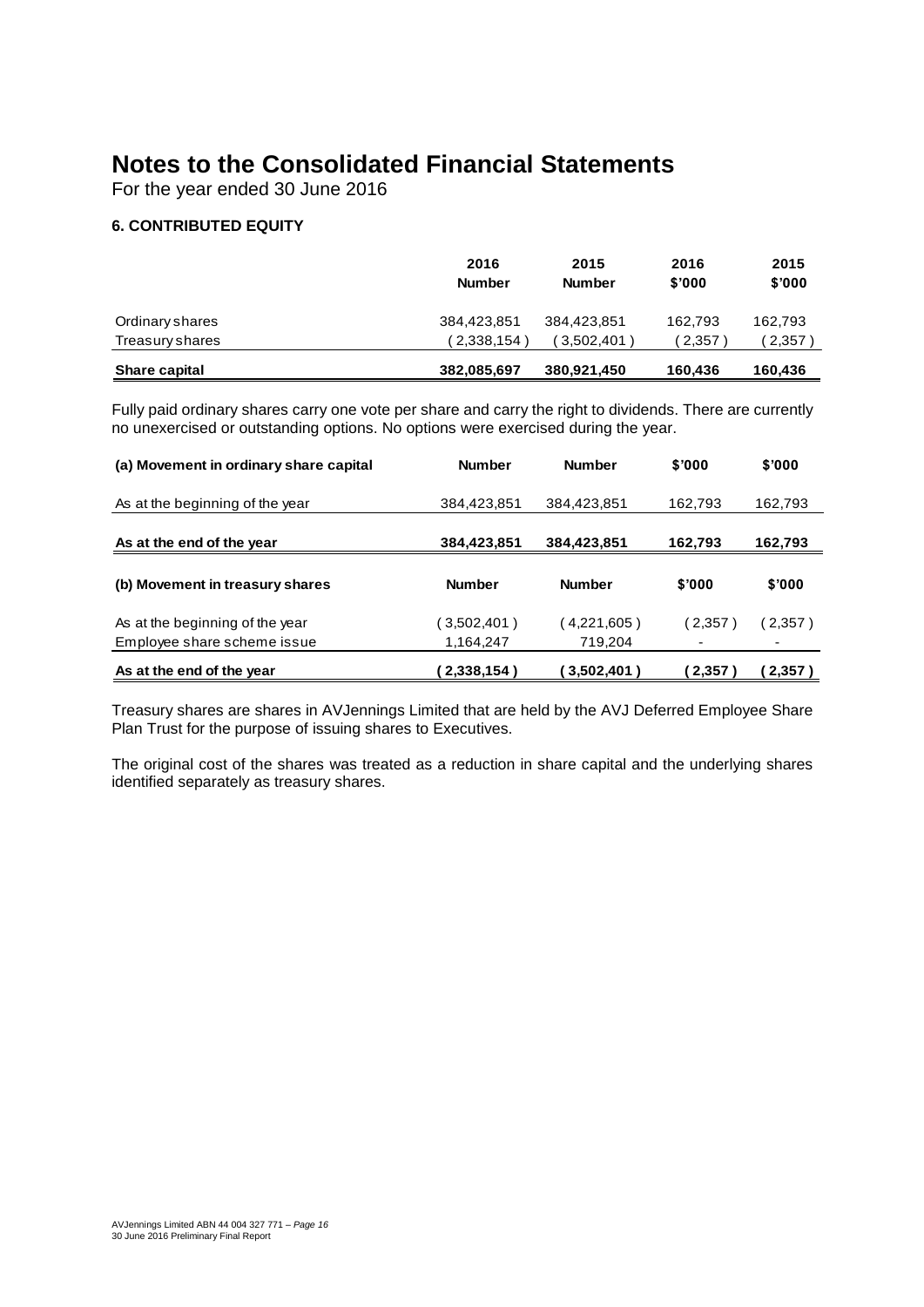For the year ended 30 June 2016

# **7. CASH AND CASH EQUIVALENTS**

|                                                               | 2016   | 2015   |
|---------------------------------------------------------------|--------|--------|
|                                                               | \$'000 | \$'000 |
| <b>Reconciliation to Consolidated Statement of Cash Flows</b> |        |        |
| For the purposes of Consolidated Statement of Cash Flows.     |        |        |
| cash and cash equivalents comprise the following:             |        |        |
| Cash at bank and in hand                                      | 43.086 | 37.812 |

# **8. OPERATING SEGMENTS**

The Group operates primarily in residential development.

The Group determines segments based on information that is provided to the Managing Director who is the Chief Operating Decision Maker (CODM). The CODM assesses the performance and makes decisions about the resources to be allocated to the segment. Each segment prepares a detailed finance report on a monthly basis which summarises the following:

- Historic results of the seament: and
- Forecast of the segment for the remainder of the year.

### *Reportable segments*

### *Jurisdictions:*

This includes activities relating to Land Development, Integrated Housing and Apartments Development.

### *Other:*

This includes numerous low value items, amongst the most significant of which are interest and certain sales commissions.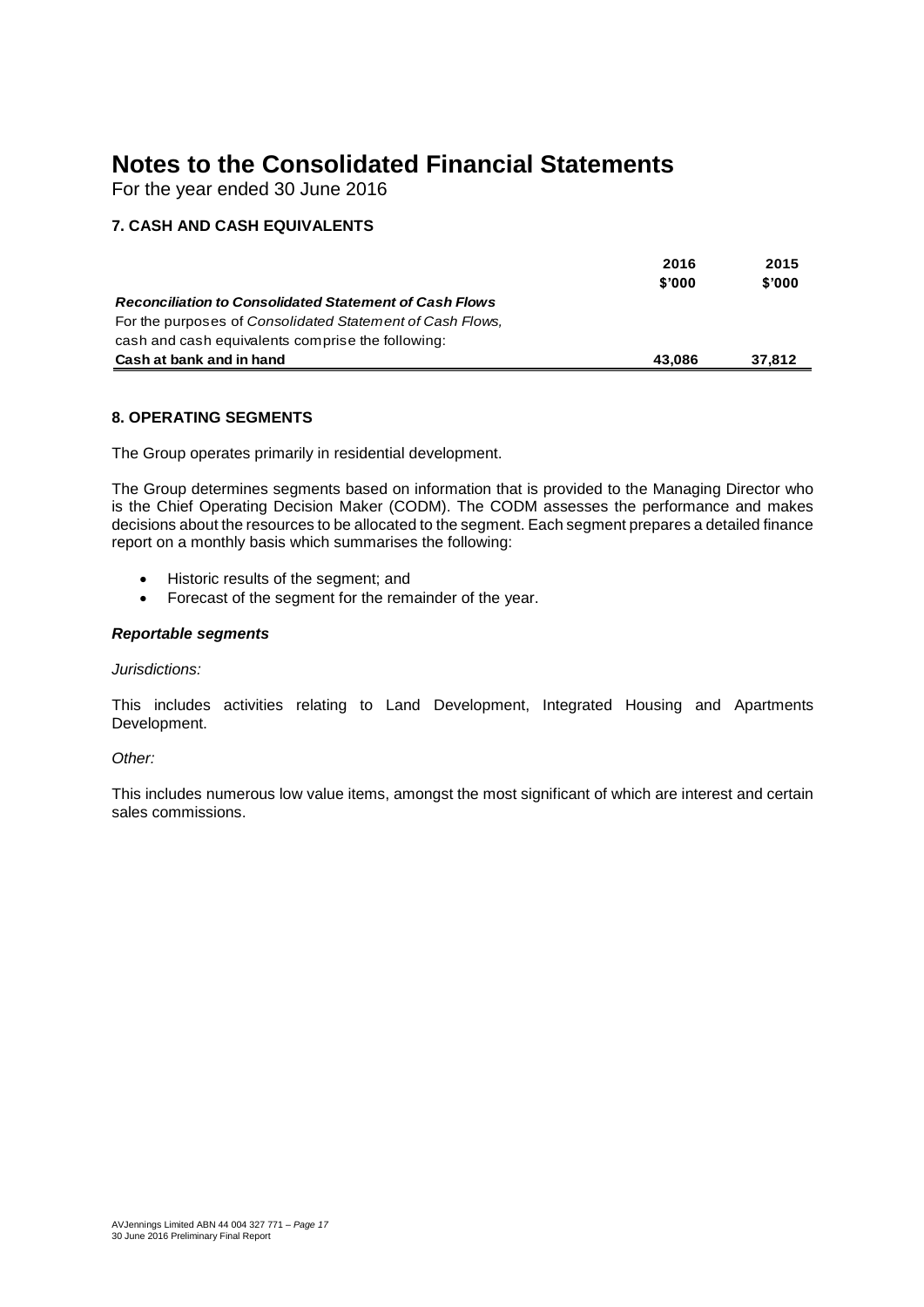For the year ended 30 June 2016

# **8. OPERATING SEGMENTS (continued)**

The following table presents the revenues and results information regarding operating segments for the year ended 30 June 2016:

|                               | <b>NSW</b> |                          | <b>VIC</b> |                          | QLD    |         | <b>SA</b> |                          | NZ     |                          | Other  |                          | <b>Total</b> |           |
|-------------------------------|------------|--------------------------|------------|--------------------------|--------|---------|-----------|--------------------------|--------|--------------------------|--------|--------------------------|--------------|-----------|
| <b>Operating segments</b>     | 2016       | 2015                     | 2016       | 2015                     | 2016   | 2015    | 2016      | 2015                     | 2016   | 2015                     | 2016   | 2015                     | 2016         | 2015      |
|                               | \$'000     | \$'000                   | \$'000     | \$'000                   | \$'000 | \$'000  | \$'000    | \$'000                   | \$'000 | \$'000                   | \$'000 | \$'000                   | \$'000       | \$'000    |
|                               |            |                          |            |                          |        |         |           |                          |        |                          |        |                          |              |           |
| Revenues                      |            |                          |            |                          |        |         |           |                          |        |                          |        |                          |              |           |
| <b>External sales</b>         | 166,750    | 83,504                   | 68,912     | 49,833                   | 99,042 | 102,249 | 41,246    | 35,808                   | 44,253 | 36,494                   |        | $\sim$                   | 420,203      | 307,888   |
| Management fees               | 50         | 5,559                    | 710        | 277                      |        |         | 22        | 58                       | 3      | 719                      |        |                          | 785          | 6,613     |
| Other revenue                 |            |                          |            |                          |        |         |           |                          |        |                          | 896    | 3,402                    | 896          | 3,402     |
| <b>Total segment revenues</b> | 166,800    | 89,063                   | 69,622     | 50,110                   | 99,042 | 102,249 | 41,268    | 35,866                   | 44,256 | 37,213                   | 896    | 3,402                    | 421,884      | 317,903   |
|                               |            |                          |            |                          |        |         |           |                          |        |                          |        |                          |              |           |
| <b>Results</b>                |            |                          |            |                          |        |         |           |                          |        |                          |        |                          |              |           |
| Segment results *             | 38,593     | 23,572                   | 2,787      | 2,698                    | 14,163 | 12,701  | 4,515     | 6,489                    | 13,303 | 10,622                   | 168    | 1,070                    | 73,529       | 57,152    |
| Share of (losses)/profits of  |            |                          |            |                          |        |         |           |                          |        |                          |        |                          |              |           |
| associates and JVs accounted  |            |                          |            |                          |        |         |           |                          |        |                          |        |                          |              |           |
| for using the equity method   | 17         | 1,569                    |            | (1)                      |        |         | (5)       | $\mathbf 1$              |        | $\overline{\phantom{a}}$ | (595)  |                          | (583)        | 1,569     |
| Change in inventory loss      |            |                          |            |                          |        |         |           |                          |        |                          |        |                          |              |           |
| provisions                    | 2,949      | 3,720                    |            | $\overline{\phantom{a}}$ | 716    |         |           | $\blacksquare$           |        |                          |        |                          | 3,665        | 3,720     |
| Other income                  |            | $\overline{\phantom{a}}$ |            | $\overline{\phantom{a}}$ |        |         |           | $\blacksquare$           |        | $\blacksquare$           | 896    | 3,402                    | 896          | 3,402     |
| Unallocated depreciation and  |            |                          |            |                          |        |         |           |                          |        |                          |        |                          |              |           |
| amortisation                  |            | $\overline{\phantom{a}}$ |            |                          |        |         |           | $\overline{\phantom{0}}$ |        |                          |        |                          | (275)        | (300)     |
| Unallocated expenses          |            | $\overline{\phantom{a}}$ |            | $\overline{\phantom{a}}$ |        |         |           | $\blacksquare$           |        |                          |        | $\overline{\phantom{a}}$ | (17, 923)    | (16, 510) |
| Unallocated interest expense  |            |                          |            | $\sim$                   |        |         |           | $\blacksquare$           |        | $\overline{a}$           |        |                          | (526)        | (862)     |
| Profit before tax             |            |                          |            |                          |        |         |           |                          |        |                          |        |                          | 58,783       | 48,171    |
| Income tax                    |            |                          |            |                          |        |         |           |                          |        |                          |        |                          | (17, 871)    | (13,786)  |
| Net profit                    |            |                          |            |                          |        |         |           |                          |        |                          |        |                          | 40,912       | 34,385    |

**\*** Segment results include utilisation of inventory loss provisions of \$5,524,000 (30 June 2015: \$12,522,000)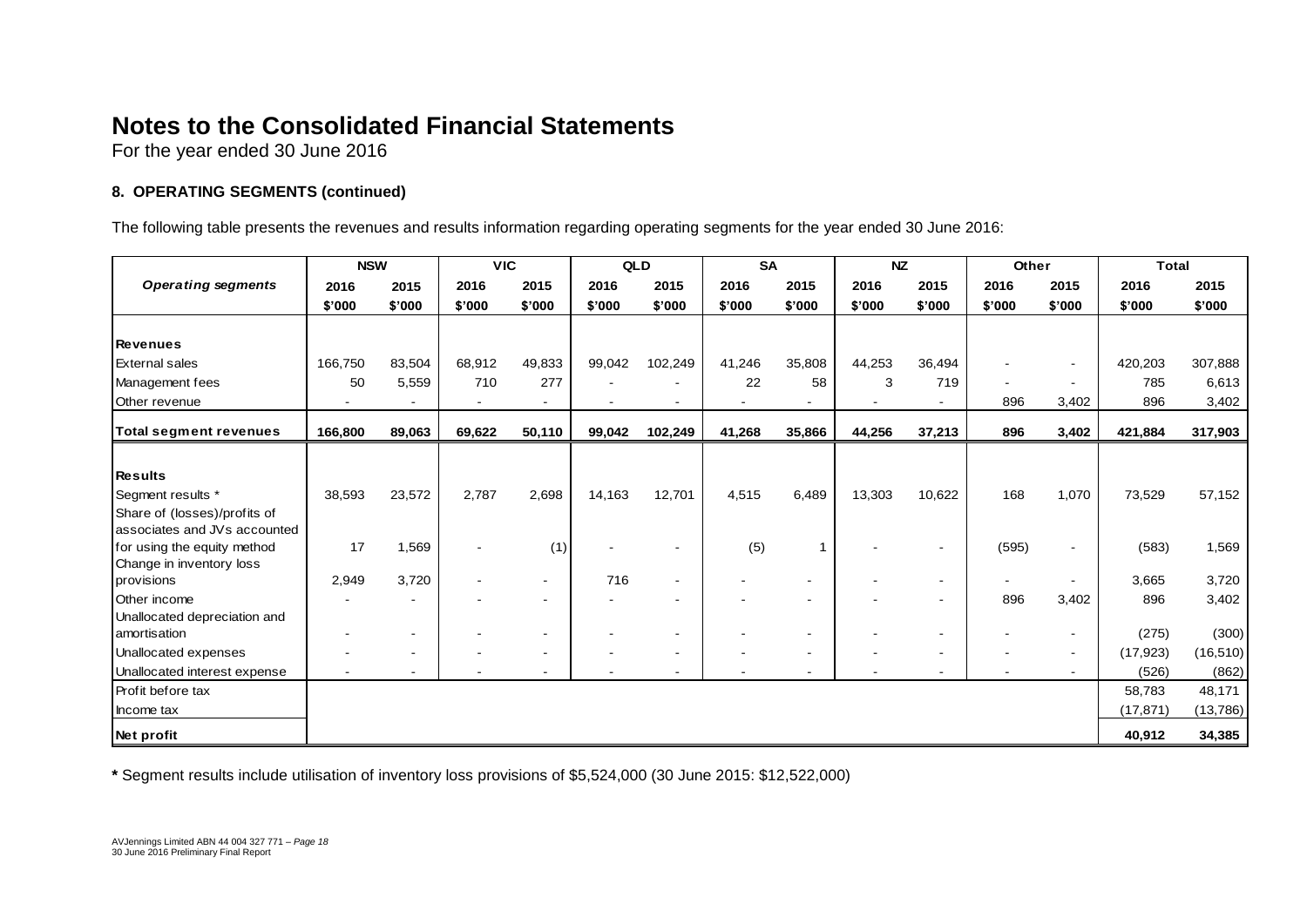For the year ended 30 June 2016

# **8. OPERATING SEGMENTS (continued)**

The following table presents the assets and liabilities information regarding operating segments as at 30 June 2016:

| <b>Operating</b><br><b>Segments</b>   | <b>NSW</b>     |                | <b>VIC</b>     |                | QLD            |                | <b>SA</b>      |                | <b>NZ</b>      |                | <b>Other</b>   |                | <b>Total</b>   |                |
|---------------------------------------|----------------|----------------|----------------|----------------|----------------|----------------|----------------|----------------|----------------|----------------|----------------|----------------|----------------|----------------|
|                                       | 2016<br>\$'000 | 2015<br>\$'000 | 2016<br>\$'000 | 2015<br>\$'000 | 2016<br>\$'000 | 2015<br>\$'000 | 2016<br>\$'000 | 2015<br>\$'000 | 2016<br>\$'000 | 2015<br>\$'000 | 2016<br>\$'000 | 2015<br>\$'000 | 2016<br>\$'000 | 2015<br>\$'000 |
| <b>Assets</b><br>Segment<br>assets    | 216,793        | 188,455        | 188,256        | 185,145        | 99,274         | 86,762         | 95,188         | 101,704        | 84,422         | 49,847         | 57,449         | 44,201         | 741,382        | 656,114        |
| <b>Total assets</b>                   | 216,793        | 188,455        | 188,256        | 185,145        | 99,274         | 86,762         | 95,188         | 101,704        | 84,422         | 49,847         | 57,449         | 44,201         | 741,382        | 656,114        |
| Liabilities<br>Segment<br>liabilities | 53,113         | 48,796         | 70,527         | 98,182         | 14,530         | 7,279          | 6,088          | 5,156          | 62,586         | 25,621         | 170,631        | 133,734        | 377,475        | 318,768        |
| Total<br>liabilities                  | 53,113         | 48,796         | 70,527         | 98,182         | 14,530         | 7,279          | 6,088          | 5,156          | 62,586         | 25,621         | 170,631        | 133,734        | 377,475        | 318,768        |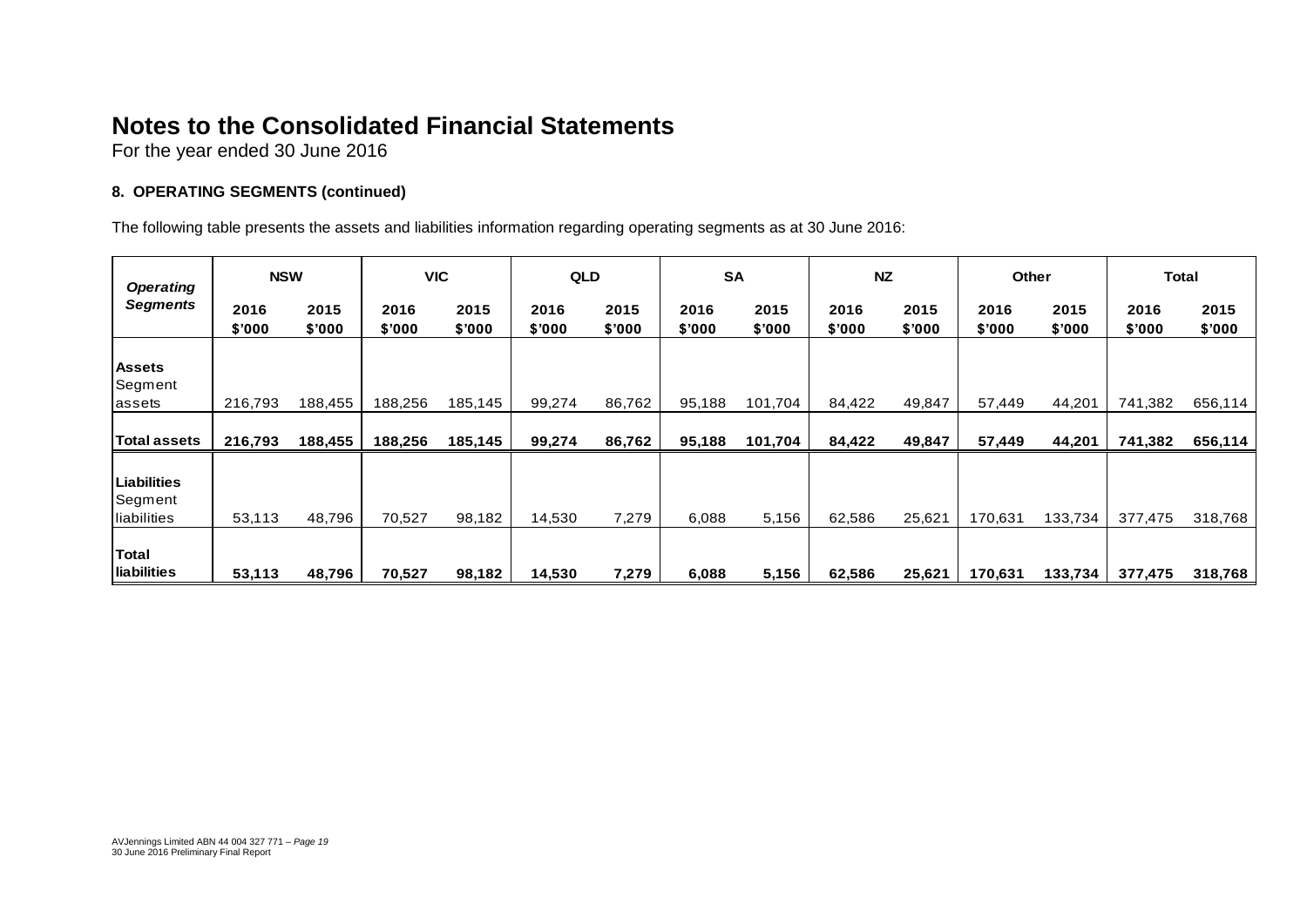For the year ended 30 June 2016

# **9. NET TANGIBLE ASSET BACKING**

|                                                                | 2016 | 2015 |
|----------------------------------------------------------------|------|------|
| Net Tangible Asset backing (NTA) - cents per ordinary security | 94.5 | 87.8 |

The number of ordinary shares used in the computation of NTA as at 30 June 2016 was 382,085,697 (30 June 2015: 380,921,450). Refer to note 6 for details.

### **10. INTEREST IN JOINT OPERATIONS**

The Group's interest in the profits and losses of Joint Operations is included in the *Consolidated Statement of Comprehensive Income* under the following classifications:

|                                    | 2016    | 2015     |
|------------------------------------|---------|----------|
|                                    | \$'000  | \$'000   |
| Revenues                           | 3,088   | 15,606   |
| Cost of property developments sold | (2,695) | (11,082) |
| Other expenses                     | 188)    | 946)     |
| Profit before income tax           | 205     | 3,578    |
| Income tax                         | 62)     | (1,073)  |
|                                    |         |          |
| <b>Profit after tax</b>            | 143     | 2,505    |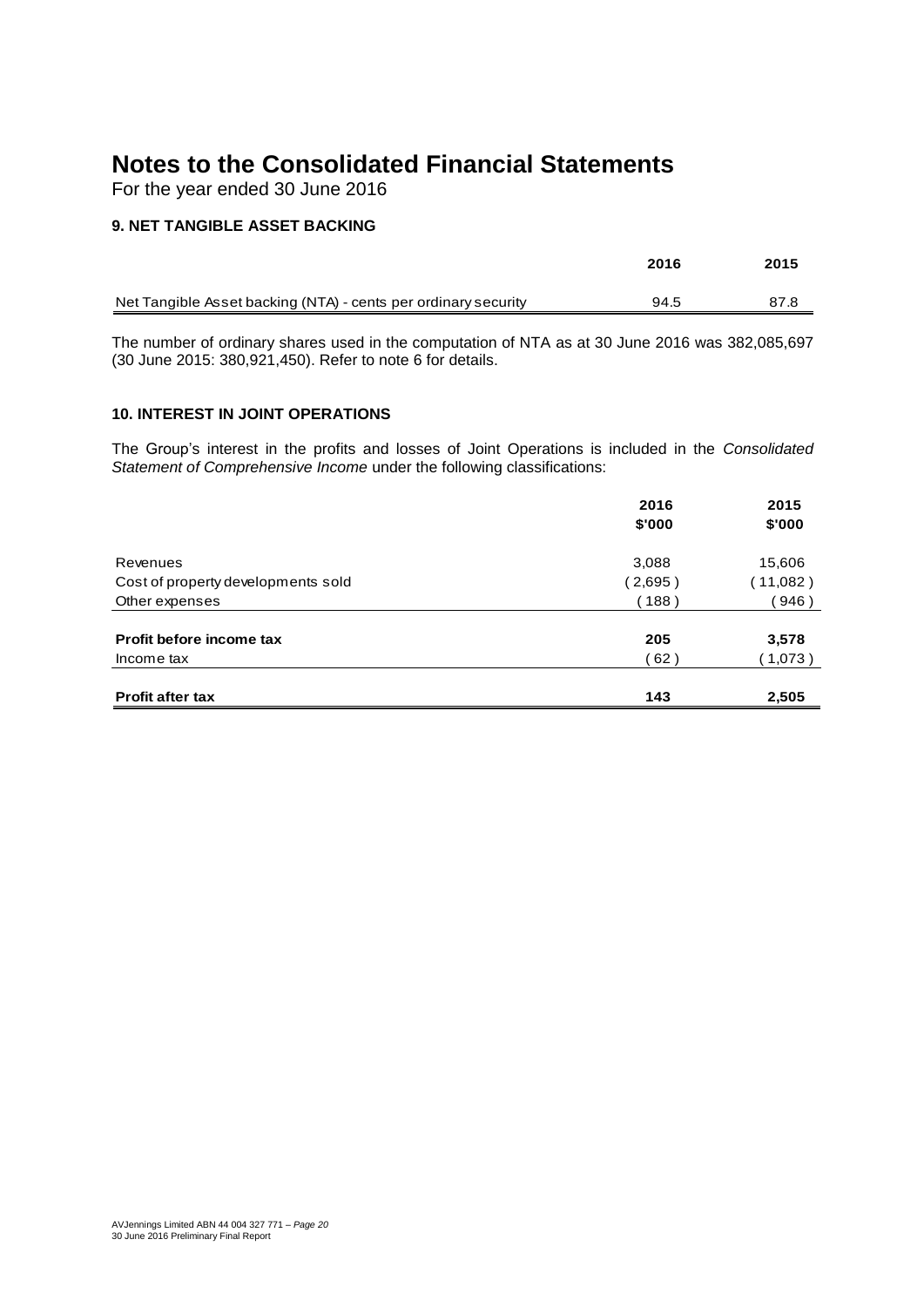For the year ended 30 June 2016

# **11. INVESTMENTS ACCOUNTED FOR USING THE EQUITY METHOD**

The interests in an associate or a joint venture entity are accounted for using the equity method of accounting and are carried at cost. Under the equity method, the consolidated entity's share of the results of the associate or the joint venture entity are recognised in the *Consolidated Statement of Comprehensive Income*, and the share of movements in reserves is recognised in the *Consolidated Statement of Financial Position*. The information is set out below:

| <b>Equity accounted</b><br><b>Associates &amp; Joint Venture Entities</b> |                 | Interest held   | Share of net (loss)/profit |                |  |
|---------------------------------------------------------------------------|-----------------|-----------------|----------------------------|----------------|--|
|                                                                           | 30 June<br>2016 | 30 June<br>2015 | 2016<br>\$'000             | 2015<br>\$'000 |  |
| Epping JV                                                                 | 10.0%           | 10.0%           |                            | (1)            |  |
| Eastwood JV                                                               | 50.0%           | 50.0%           | 17                         | 1,569          |  |
| Woodville JV                                                              | 50.0%           | 50.0%           | (5)                        |                |  |
| Pindan Capital Group Dwelling Trust                                       | 33.3%           | 33.3%           | (595)                      |                |  |
| (Loss)/profit after tax                                                   |                 |                 | (583)                      | 1,569          |  |

# **12. INTEREST- BEARING LOANS AND BORROWINGS**

Fair values of interest-bearing loans and borrowings are determined by using the DCF method with a discount rate that reflects the issuer's borrowing rate as at the end of the reporting period.

Interest-bearing loans and borrowings are classified as level 2 financial instruments. The carrying value represents the approximate fair value at reporting date.

The Group remains compliant with all lending covenants.